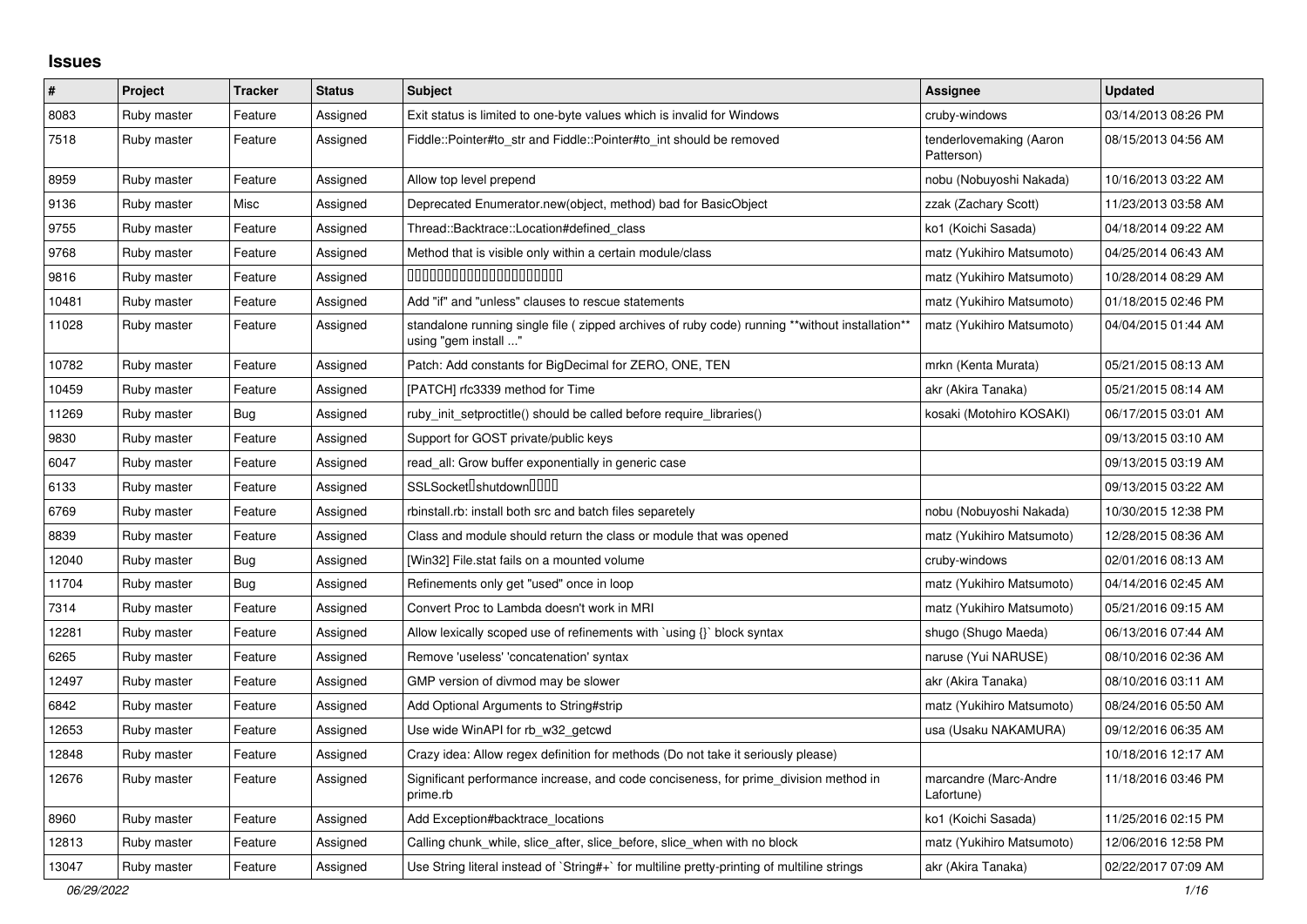| $\vert$ # | Project     | <b>Tracker</b> | <b>Status</b> | <b>Subject</b>                                                         | Assignee                     | <b>Updated</b>      |
|-----------|-------------|----------------|---------------|------------------------------------------------------------------------|------------------------------|---------------------|
| 13269     | Ruby master | Bug            | Assigned      | test/readline/test_readline.rb and mingw                               | nobu (Nobuyoshi Nakada)      | 03/13/2017 08:56 AM |
| 13388     | Ruby master | Feature        | Assigned      | gc.c: Add GC.get_parameters and .set_parameters                        | ko1 (Koichi Sasada)          | 03/30/2017 10:52 AM |
| 13252     | Ruby master | Feature        | Assigned      | C API for creating strings without copying                             | ko1 (Koichi Sasada)          | 04/17/2017 07:22 AM |
| 12473     | Ruby master | Bug            | Assigned      | Test failure on fedora with TestTimeExtension#test_huge_precision      | nobu (Nobuyoshi Nakada)      | 04/28/2017 01:45 PM |
| 12582     | Ruby master | Bug            | Assigned      | OpenSSL Authenticated Encryption should check for tag length           | rhenium (Kazuki Yamaguchi)   | 04/28/2017 01:45 PM |
| 12725     | Ruby master | Bug            | Assigned      | Trying to use ./miniruby before it exists                              | nobu (Nobuyoshi Nakada)      | 04/28/2017 01:45 PM |
| 13577     | Ruby master | Feature        | Assigned      | Digest.file accidentally receives File object but uses file path       | nobu (Nobuyoshi Nakada)      | 05/20/2017 06:50 PM |
| 13622     | Ruby master | Misc           | Assigned      | Documentation missing                                                  | stomar (Marcus Stollsteimer) | 06/03/2017 07:27 AM |
| 13721     | Ruby master | Feature        | Assigned      | [PATCH] net/imap: dedupe attr keys in Net::IMAP::FetchData             | normalperson (Eric Wong)     | 07/27/2017 09:51 AM |
| 13516     | Ruby master | Feature        | Assigned      | Improve the text of the circular require warning                       | nobu (Nobuyoshi Nakada)      | 08/31/2017 05:49 AM |
| 13221     | Ruby master | Feature        | Assigned      | [PATCH] gems/bundled_gems: add "curses" RubyGem                        | naruse (Yui NARUSE)          | 09/25/2017 06:32 PM |
| 13610     | Ruby master | Feature        | Assigned      | IPAddr doesn't provide helpful methods to get the subnet or IP address | knu (Akinori MUSHA)          | 10/20/2017 01:13 AM |
| 7968      | Ruby master | Bug            | Assigned      | Poor UDPSocket#send performance in ruby 2.0.0 on windows               | cruby-windows                | 10/23/2017 12:23 AM |
| 11955     | Ruby master | Feature        | Assigned      | Expose Object that Receives logs in Logger                             | sonots (Naotoshi Seo)        | 11/09/2017 11:35 AM |
| 14066     | Ruby master | Feature        | Assigned      | Add CAA DNS RR on Resolv                                               | akr (Akira Tanaka)           | 11/10/2017 06:50 AM |
| 2324      | Ruby master | Feature        | Assigned      | Dir instance methods for relative path                                 | nobu (Nobuyoshi Nakada)      | 12/25/2017 05:58 PM |
| 3608      | Ruby master | Feature        | Assigned      | Enhancing Pathname#each_child to be lazy                               | akr (Akira Tanaka)           | 12/25/2017 06:14 PM |
| 3731      | Ruby master | Feature        | Assigned      | Easier Embedding API for Ruby                                          | ko1 (Koichi Sasada)          | 12/25/2017 06:14 PM |
| 3953      | Ruby master | Feature        | Assigned      | TCPSocket / UDPSocket do not accept IPAddr objects.                    | knu (Akinori MUSHA)          | 12/25/2017 06:14 PM |
| 4040      | Ruby master | Bug            | Assigned      | SystemStackError with Hash[*a] for Large _a_                           | ko1 (Koichi Sasada)          | 12/25/2017 06:14 PM |
| 4247      | Ruby master | Feature        | Assigned      | New features for Array#sample, Array#choice                            | mame (Yusuke Endoh)          | 12/25/2017 06:14 PM |
| 4464      | Ruby master | Feature        | Assigned      | [PATCH] add Fcntl::Flock object for easier use of POSIX file locks     | kosaki (Motohiro KOSAKI)     | 12/25/2017 06:14 PM |
| 4514      | Ruby master | Feature        | Assigned      | #deep_clone and #deep_dup for Objects                                  | matz (Yukihiro Matsumoto)    | 12/25/2017 06:14 PM |
| 4521      | Ruby master | Feature        | Assigned      | NoMethodError#message may take very long to execute                    | matz (Yukihiro Matsumoto)    | 12/25/2017 06:14 PM |
| 4592      | Ruby master | Feature        | Assigned      | Tempfile0000000                                                        | matz (Yukihiro Matsumoto)    | 12/25/2017 06:14 PM |
| 4818      | Ruby master | Feature        | Assigned      | Add method marshalable?                                                | matz (Yukihiro Matsumoto)    | 12/25/2017 06:15 PM |
| 4924      | Ruby master | Feature        | Assigned      | mkmf have_header fails with C++ headers                                | nobu (Nobuyoshi Nakada)      | 12/25/2017 06:15 PM |
| 5064      | Ruby master | Feature        | Assigned      | HTTP user-agent class                                                  | matz (Yukihiro Matsumoto)    | 12/25/2017 06:15 PM |
| 5133      | Ruby master | Feature        | Assigned      | Array#unzip as an alias of Array#transpose                             | mrkn (Kenta Murata)          | 12/25/2017 06:15 PM |
| 5310      | Ruby master | Feature        | Assigned      | Integral objects                                                       | mrkn (Kenta Murata)          | 12/25/2017 06:15 PM |
| 5389      | Ruby master | Feature        | Assigned      | New method Enumerator#iterate                                          | matz (Yukihiro Matsumoto)    | 12/25/2017 06:15 PM |
| 5434      | Ruby master | Feature        | Assigned      | Allow per-class whitelisting of methods safe to expose through DRb     | seki (Masatoshi Seki)        | 12/25/2017 06:15 PM |
| 5445      | Ruby master | Feature        | Assigned      | Need RUBYOPT - r before ARGV - r                                       | matz (Yukihiro Matsumoto)    | 12/25/2017 06:15 PM |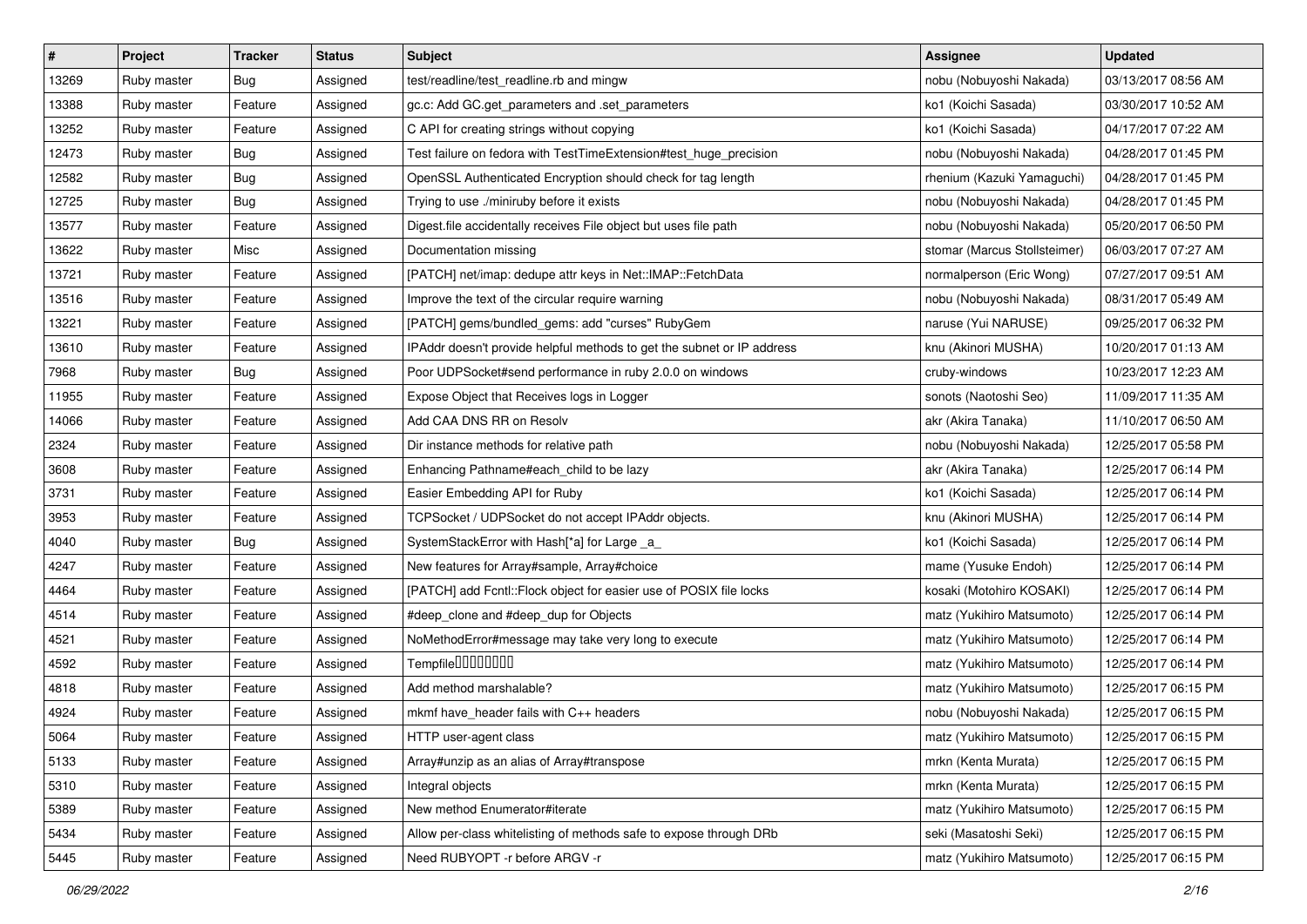| $\pmb{\#}$ | Project     | <b>Tracker</b> | <b>Status</b> | <b>Subject</b>                                                                             | Assignee                  | <b>Updated</b>      |
|------------|-------------|----------------|---------------|--------------------------------------------------------------------------------------------|---------------------------|---------------------|
| 5461       | Ruby master | Feature        | Assigned      | Add pipelining to Net::HTTP                                                                | naruse (Yui NARUSE)       | 12/25/2017 06:15 PM |
| 5558       | Ruby master | Feature        | Assigned      | String#% strange arity errors                                                              | matz (Yukihiro Matsumoto) | 12/25/2017 06:15 PM |
| 5582       | Ruby master | Feature        | Assigned      | Allow clone of singleton methods on a BasicObject                                          | matz (Yukihiro Matsumoto) | 12/25/2017 06:15 PM |
| 5643       | Ruby master | Feature        | Assigned      | require/load options and binding option                                                    | matz (Yukihiro Matsumoto) | 12/25/2017 06:15 PM |
| 5654       | Ruby master | Feature        | Assigned      | Introduce global lock to avoid concurrent require                                          | nahi (Hiroshi Nakamura)   | 12/25/2017 06:15 PM |
| 5741       | Ruby master | Feature        | Assigned      | Secure Erasure of Passwords                                                                | matz (Yukihiro Matsumoto) | 12/25/2017 06:15 PM |
| 5749       | Ruby master | Feature        | Assigned      | new method String#match_all needed                                                         | matz (Yukihiro Matsumoto) | 12/25/2017 06:15 PM |
| 5970       | Ruby master | Feature        | Assigned      | Add Enumerable#join with same semantics as Array#join                                      | matz (Yukihiro Matsumoto) | 12/25/2017 06:15 PM |
| 6277       | Ruby master | Feature        | Assigned      | Hash#convert_key                                                                           | matz (Yukihiro Matsumoto) | 12/25/2017 06:15 PM |
| 6293       | Ruby master | Feature        | Assigned      | new queue / blocking queues                                                                | matz (Yukihiro Matsumoto) | 12/25/2017 06:15 PM |
| 6317       | Ruby master | Feature        | Assigned      |                                                                                            | matz (Yukihiro Matsumoto) | 12/25/2017 06:15 PM |
| 6337       | Ruby master | Feature        | Assigned      | FileUtils#sync                                                                             | matz (Yukihiro Matsumoto) | 12/25/2017 06:15 PM |
| 6351       | Ruby master | <b>Bug</b>     | Assigned      | transcode table generator does not support multi characters of Unicode                     | duerst (Martin Dürst)     | 12/25/2017 06:15 PM |
| 6354       | Ruby master | Feature        | Assigned      | Remove escape (break/return/redo/next support) from class/module scope                     | matz (Yukihiro Matsumoto) | 12/25/2017 06:15 PM |
| 6376       | Ruby master | Feature        | Assigned      | Feature lookup and checking if feature is loaded                                           | matz (Yukihiro Matsumoto) | 12/25/2017 06:15 PM |
| 6413       | Ruby master | Feature        | Assigned      | Make Dir.entries default to Dir.entries(Dir.pwd)                                           | matz (Yukihiro Matsumoto) | 12/25/2017 06:15 PM |
| 6445       | Ruby master | Feature        | Assigned      | request for default length/position on string index                                        | matz (Yukihiro Matsumoto) | 12/25/2017 06:15 PM |
| 6611       | Ruby master | Feature        | Assigned      | Comments requested on implementation of set_parse_func                                     | matz (Yukihiro Matsumoto) | 12/25/2017 06:15 PM |
| 6613       | Ruby master | Feature        | Assigned      | VT_RECORD, IRecordInfo Support in WIN32OLE                                                 | suke (Masaki Suketa)      | 12/25/2017 06:15 PM |
| 6648       | Ruby master | Feature        | Assigned      | Provide a standard API for retrieving all command-line flags passed to Ruby                | matz (Yukihiro Matsumoto) | 12/25/2017 06:15 PM |
| 6671       | Ruby master | Feature        | Assigned      | File.split_all and File.split_root                                                         | matz (Yukihiro Matsumoto) | 12/25/2017 06:15 PM |
| 6682       | Ruby master | Feature        | Assigned      | Add a method to return an instance attached by a singleton class                           | shyouhei (Shyouhei Urabe) | 12/25/2017 06:15 PM |
| 6694       | Ruby master | Feature        | Assigned      | Thread.new without block.                                                                  | ko1 (Koichi Sasada)       | 12/25/2017 06:15 PM |
| 6695       | Ruby master | Feature        | Assigned      | Configuration for Thread/Fiber creation                                                    | ko1 (Koichi Sasada)       | 12/25/2017 06:15 PM |
| 6802       | Ruby master | Feature        | Assigned      | String#scan should have equivalent yielding MatchData                                      | matz (Yukihiro Matsumoto) | 12/25/2017 06:15 PM |
| 6811       | Ruby master | Feature        | Assigned      | File, Dir and FileUtils should have bang-versions of singleton methods that fails silently | matz (Yukihiro Matsumoto) | 12/25/2017 06:15 PM |
| 6857       | Ruby master | Feature        | Assigned      | bigdecimal/math BigMath.E/BigMath.exp R. P. Feynman inspired optimization                  | mrkn (Kenta Murata)       | 12/25/2017 06:15 PM |
| 6973       | Ruby master | Feature        | Assigned      | Add an #integral? method to Numeric to test for whole-number values                        | mrkn (Kenta Murata)       | 12/25/2017 06:15 PM |
| 7086       | Ruby master | Feature        | Assigned      | Condition Variable#wait has meaningless return value                                       | kosaki (Motohiro KOSAKI)  | 12/25/2017 06:15 PM |
| 7087       | Ruby master | Feature        | Assigned      | ::ConditionVariable#wait does not work with Monitor because Monitor#sleep does not exist   | matz (Yukihiro Matsumoto) | 12/25/2017 06:15 PM |
| 7121       | Ruby master | Feature        | Assigned      | Extending the use of `require'                                                             | matz (Yukihiro Matsumoto) | 12/25/2017 06:15 PM |
| 7132       | Ruby master | Feature        | Assigned      | Alternation between named / ordered method arguments and aliases for method arguments.     | matz (Yukihiro Matsumoto) | 12/25/2017 06:15 PM |
| 7321       | Ruby master | Feature        | Assigned      | Newton.#nsolve 00 2 0000000000                                                             | mrkn (Kenta Murata)       | 12/25/2017 06:15 PM |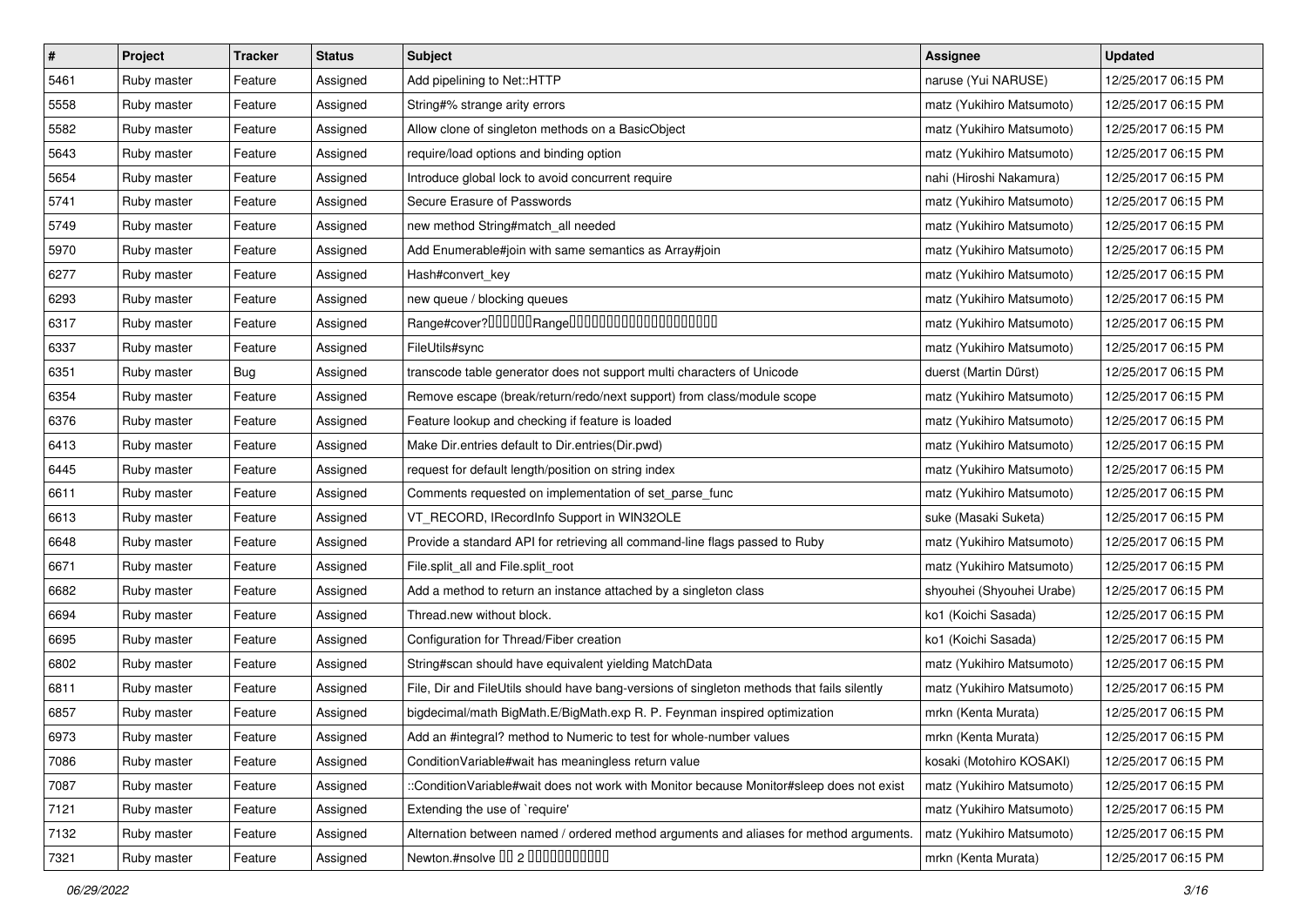| #     | Project     | <b>Tracker</b> | <b>Status</b> | Subject                                                                                 | <b>Assignee</b>                       | <b>Updated</b>      |
|-------|-------------|----------------|---------------|-----------------------------------------------------------------------------------------|---------------------------------------|---------------------|
| 7349  | Ruby master | Feature        | Assigned      | Struct#inspect needs more meaningful output                                             | matz (Yukihiro Matsumoto)             | 12/25/2017 06:15 PM |
| 7362  | Ruby master | Feature        | Assigned      | Adding Pathname#start_with?                                                             | akr (Akira Tanaka)                    | 12/25/2017 06:15 PM |
| 7436  | Ruby master | Feature        | Assigned      | Allow for a "granularity" flag for backtrace_locations                                  | matz (Yukihiro Matsumoto)             | 12/25/2017 06:15 PM |
| 7488  | Ruby master | Feature        | Assigned      | Receiving object id in object creation probes                                           | tenderlovemaking (Aaron<br>Patterson) | 12/25/2017 06:15 PM |
| 7503  | Ruby master | Feature        | Assigned      | make timeout.rb async-interrupt safe by default                                         | matz (Yukihiro Matsumoto)             | 12/25/2017 06:15 PM |
| 7532  | Ruby master | Feature        | Assigned      | Hardcoded compiler location                                                             | nobu (Nobuyoshi Nakada)               | 12/25/2017 06:15 PM |
| 7739  | Ruby master | Feature        | Assigned      | Define Hash#  as Hash#reverse_merge in Rails                                            | matz (Yukihiro Matsumoto)             | 12/25/2017 06:15 PM |
| 7859  | Ruby master | <b>Bug</b>     | Assigned      | Readline: Incorrect arrow key behavior in vi_editing_mode insert mode with Readline 6.2 | kouji (Kouji Takao)                   | 12/25/2017 06:15 PM |
| 8016  | Ruby master | Feature        | Assigned      | Alias FILE and LINE as methods                                                          | matz (Yukihiro Matsumoto)             | 12/25/2017 06:15 PM |
| 8042  | Ruby master | Feature        | Assigned      | Add Addrinfo#socket to create a socket that is not connected or bound                   | matz (Yukihiro Matsumoto)             | 12/25/2017 06:15 PM |
| 8295  | Ruby master | Feature        | Assigned      | Float I Rational 0000000000000 BigDecimal 0000000                                       | mrkn (Kenta Murata)                   | 12/25/2017 06:15 PM |
| 8536  | Ruby master | Feature        | Assigned      | Implement is_numeric? family of methods                                                 | matz (Yukihiro Matsumoto)             | 12/25/2017 06:15 PM |
| 8576  | Ruby master | Feature        | Assigned      | Add optimized method type for constant value methods                                    | ko1 (Koichi Sasada)                   | 12/25/2017 06:15 PM |
| 8850  | Ruby master | Feature        | Assigned      | Convert Rational to decimal string                                                      | matz (Yukihiro Matsumoto)             | 12/25/2017 06:15 PM |
| 9020  | Ruby master | Feature        | Assigned      | Net::HTTPResponse predicate/query methods                                               | naruse (Yui NARUSE)                   | 12/25/2017 06:15 PM |
| 13508 | Ruby master | Feature        | Assigned      | How remove/refactor code related mathn library.                                         | hsbt (Hiroshi SHIBATA)                | 12/25/2017 06:15 PM |
| 9189  | Ruby master | <b>Bug</b>     | Assigned      | Build failure on Windows in case of nonascii TEMP environment.                          |                                       | 01/05/2018 09:00 PM |
| 9944  | Ruby master | <b>Bug</b>     | Assigned      | in ruby for windows in "system" a redirection to append a file works incorrectly        | cruby-windows                         | 01/05/2018 09:00 PM |
| 9955  | Ruby master | Bug            | Assigned      | issue building dll on mingw, library not found                                          | nobu (Nobuyoshi Nakada)               | 01/05/2018 09:00 PM |
| 2294  | Ruby master | Feature        | Assigned      | [PATCH] ruby_bind_stack() to embed Ruby in coroutine                                    | ko1 (Koichi Sasada)                   | 01/05/2018 09:00 PM |
| 5317  | Ruby master | <b>Bug</b>     | Assigned      |                                                                                         | nobu (Nobuyoshi Nakada)               | 01/05/2018 09:00 PM |
| 6360  | Ruby master | Bug            | Assigned      | Debug information build even without requesting it                                      | nobu (Nobuyoshi Nakada)               | 01/05/2018 09:00 PM |
| 7412  | Ruby master | Feature        | Assigned      | Pathname#relative_path_from does not support mixed directory separators on windows      | akr (Akira Tanaka)                    | 01/05/2018 09:00 PM |
| 7964  | Ruby master | <b>Bug</b>     | Assigned      | Writing an ASCII-8BIT String to a StringIO created from a UTF-8 String                  | nobu (Nobuyoshi Nakada)               | 01/05/2018 09:00 PM |
| 7976  | Ruby master | <b>Bug</b>     | Assigned      | TracePoint call is at call point, not call site                                         | ko1 (Koichi Sasada)                   | 01/05/2018 09:00 PM |
| 8047  | Ruby master | Feature        | Assigned      | IPAddr makes host address with netmask                                                  | knu (Akinori MUSHA)                   | 01/05/2018 09:00 PM |
| 8678  | Ruby master | Feature        | Assigned      | Allow invalid string to work with regexp                                                | matz (Yukihiro Matsumoto)             | 01/05/2018 09:00 PM |
| 8782  | Ruby master | <b>Bug</b>     | Assigned      | Don't set rl_getc_function on editline                                                  | kouji (Kouji Takao)                   | 01/05/2018 09:00 PM |
| 10038 | Ruby master | Feature        | Assigned      | Extend ObjectSpace.dump to expose buffer addresses for String and Array                 | tmm1 (Aman Karmani)                   | 01/05/2018 09:01 PM |
| 10129 | Ruby master | Feature        | Assigned      | More descriptive error message for failed net/http requests                             | akr (Akira Tanaka)                    | 01/05/2018 09:01 PM |
| 10560 | Ruby master | Misc           | Assigned      | confusion between $x=x+y$ , $x+=y$ , x.concat(y) and y.each{ z  $x<}$                   | zzak (Zachary Scott)                  | 01/05/2018 09:02 PM |
| 4831  | Ruby master | Feature        | Assigned      | Integer#prime_factors                                                                   | yugui (Yuki Sonoda)                   | 01/23/2018 08:09 AM |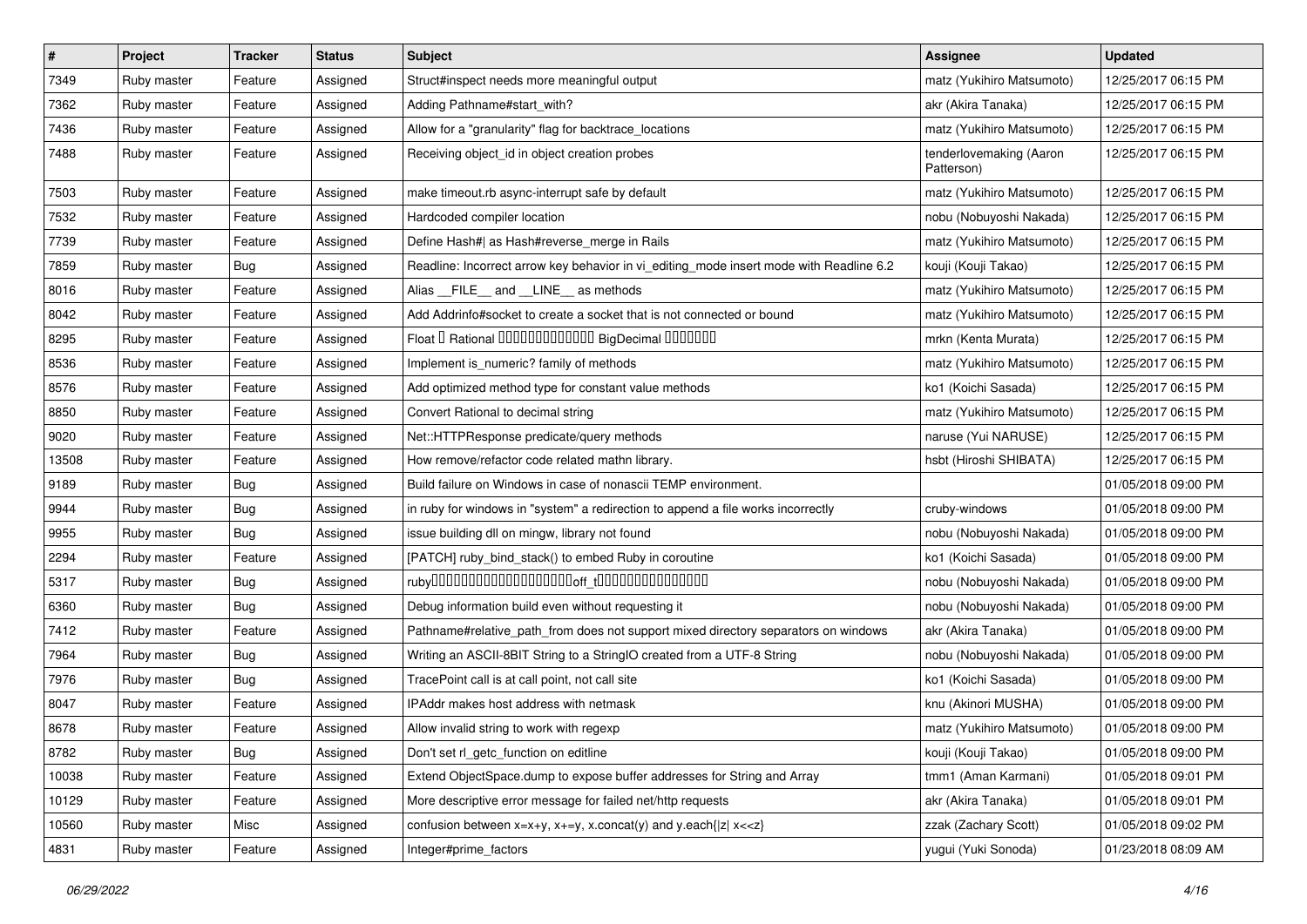| $\vert$ # | Project     | <b>Tracker</b> | <b>Status</b> | Subject                                                                     | Assignee                          | <b>Updated</b>      |
|-----------|-------------|----------------|---------------|-----------------------------------------------------------------------------|-----------------------------------|---------------------|
| 5129      | Ruby master | Feature        | Assigned      | Create a core class "FileArray" and make "ARGF" its instance                | matz (Yukihiro Matsumoto)         | 01/23/2018 02:02 PM |
| 14412     | Ruby master | Feature        | Assigned      | DRb UNIX on local machine: add support for getpeereid()                     | seki (Masatoshi Seki)             | 01/28/2018 12:51 PM |
| 12656     | Ruby master | Feature        | Assigned      | Expand short paths with File.expand_path                                    | cruby-windows                     | 01/31/2018 02:31 PM |
| 4824      | Ruby master | Feature        | Assigned      | Provide method Kernel#executed?                                             | matz (Yukihiro Matsumoto)         | 03/05/2018 04:57 AM |
| 14679     | Ruby master | Bug            | Assigned      | StdLib gems should properly specify their dependencies                      | hsbt (Hiroshi SHIBATA)            | 04/11/2018 01:14 PM |
| 5007      | Ruby master | Feature        | Assigned      | Proc#call_under: Unifying instance_eval and instance_exec                   | matz (Yukihiro Matsumoto)         | 04/19/2018 07:57 AM |
| 14727     | Ruby master | <b>Bug</b>     | Assigned      | TestQueue#test_queue_with_trap always timeout on Windows10                  | ko1 (Koichi Sasada)               | 05/01/2018 02:59 AM |
| 5617      | Ruby master | Feature        | Assigned      | Allow install RubyGems into dediceted directory                             | hsbt (Hiroshi SHIBATA)            | 05/16/2018 09:15 AM |
| 2631      | Ruby master | Feature        | Assigned      | Allow IO#reopen to take a block                                             | Glass_saga (Masaki<br>Matsushita) | 05/24/2018 01:22 PM |
| 14543     | Ruby master | Bug            | Assigned      | 'make commit' show error of 'common-srcs'                                   | nobu (Nobuyoshi Nakada)           | 06/02/2018 04:17 AM |
| 7580      | Ruby master | Feature        | Assigned      | Range translation                                                           | matz (Yukihiro Matsumoto)         | 06/11/2018 09:51 AM |
| 14917     | Ruby master | Misc           | Assigned      | Add RDoc documents to tar ball                                              | aycabta (aycabta.)                | 07/21/2018 09:29 AM |
| 12639     | Ruby master | Feature        | Assigned      | Speed up require in RubyGems by 5x                                          | hsbt (Hiroshi SHIBATA)            | 07/26/2018 02:12 AM |
| 9366      | Ruby master | Bug            | Assigned      | "make-j32 check TESTS=-j32" occasionally fails on rubygems/specification    | hsbt (Hiroshi SHIBATA)            | 07/26/2018 02:13 AM |
| 13534     | Ruby master | Feature        | Assigned      | Checking installation results of default gems                               | hsbt (Hiroshi SHIBATA)            | 07/26/2018 02:16 AM |
| 10791     | Ruby master | Misc           | Assigned      | [PATCH 1/1] Remove unnecessary passing value from doc for Observable        |                                   | 08/10/2018 10:51 AM |
| 11625     | Ruby master | Feature        | Assigned      | Unlock GVL for SHA1 calculations                                            |                                   | 09/25/2018 11:26 AM |
| 5945      | Ruby master | Feature        | Assigned      | Add the ability to mark a at_exit as process-local.                         | matz (Yukihiro Matsumoto)         | 10/10/2018 08:29 AM |
| 11527     | Ruby master | Feature        | Assigned      | IPAddr#mask addr isn't a method                                             | knu (Akinori MUSHA)               | 11/07/2018 04:12 PM |
| 14397     | Ruby master | Feature        | Assigned      | public, protected and private should return their arguments instead of self | matz (Yukihiro Matsumoto)         | 12/10/2018 07:08 AM |
| 15487     | Ruby master | Misc           | Assigned      | Clarify default gems maintanance policy                                     | hsbt (Hiroshi SHIBATA)            | 12/30/2018 08:42 PM |
| 6012      | Ruby master | Feature        | Assigned      | Proc#source location also return the column                                 | nobu (Nobuyoshi Nakada)           | 02/12/2019 07:49 AM |
| 13821     | Ruby master | Feature        | Assigned      | Allow fibers to be resumed across threads                                   | ko1 (Koichi Sasada)               | 02/15/2019 10:09 AM |
| 15550     | Ruby master | <b>Bug</b>     | Assigned      | Windows - gem bin files - can't run from bash shell                         | hsbt (Hiroshi SHIBATA)            | 03/20/2019 01:05 AM |
| 15047     | Ruby master | Feature        | Assigned      | Documentation and more functions for Hash functions in C API                |                                   | 03/20/2019 01:24 AM |
| 7148      | Ruby master | Feature        | Assigned      | Improved Tempfile w/o DelegateClass                                         | Glass_saga (Masaki<br>Matsushita) | 03/27/2019 09:51 AM |
| 15166     | Ruby master | Feature        | Assigned      | 2.5 times faster implementation than current gcd implmentation              | watson1978 (Shizuo Fujita)        | 04/26/2019 09:12 PM |
| 6590      | Ruby master | Feature        | Assigned      | Dealing with bigdecimal, etc gems in JRuby                                  | hsbt (Hiroshi SHIBATA)            | 05/15/2019 08:33 PM |
| 11526     | Ruby master | <b>Bug</b>     | Assigned      | Streaming HTTP requests are not idempotent and should not be retried        | naruse (Yui NARUSE)               | 07/01/2019 09:16 PM |
| 5764      | Ruby master | Feature        | Assigned      | Net::HTTP should assume HTTP/0.9 on unexpected responses                    | naruse (Yui NARUSE)               | 07/15/2019 05:06 PM |
| 12354     | Ruby master | Feature        | Assigned      | PKey::EC Can't output public key pem when private key exists                | rhenium (Kazuki Yamaguchi)        | 07/24/2019 10:57 PM |
| 15878     | Ruby master | Feature        | Assigned      | Make exit faster by not running GC                                          | ko1 (Koichi Sasada)               | 07/29/2019 07:48 AM |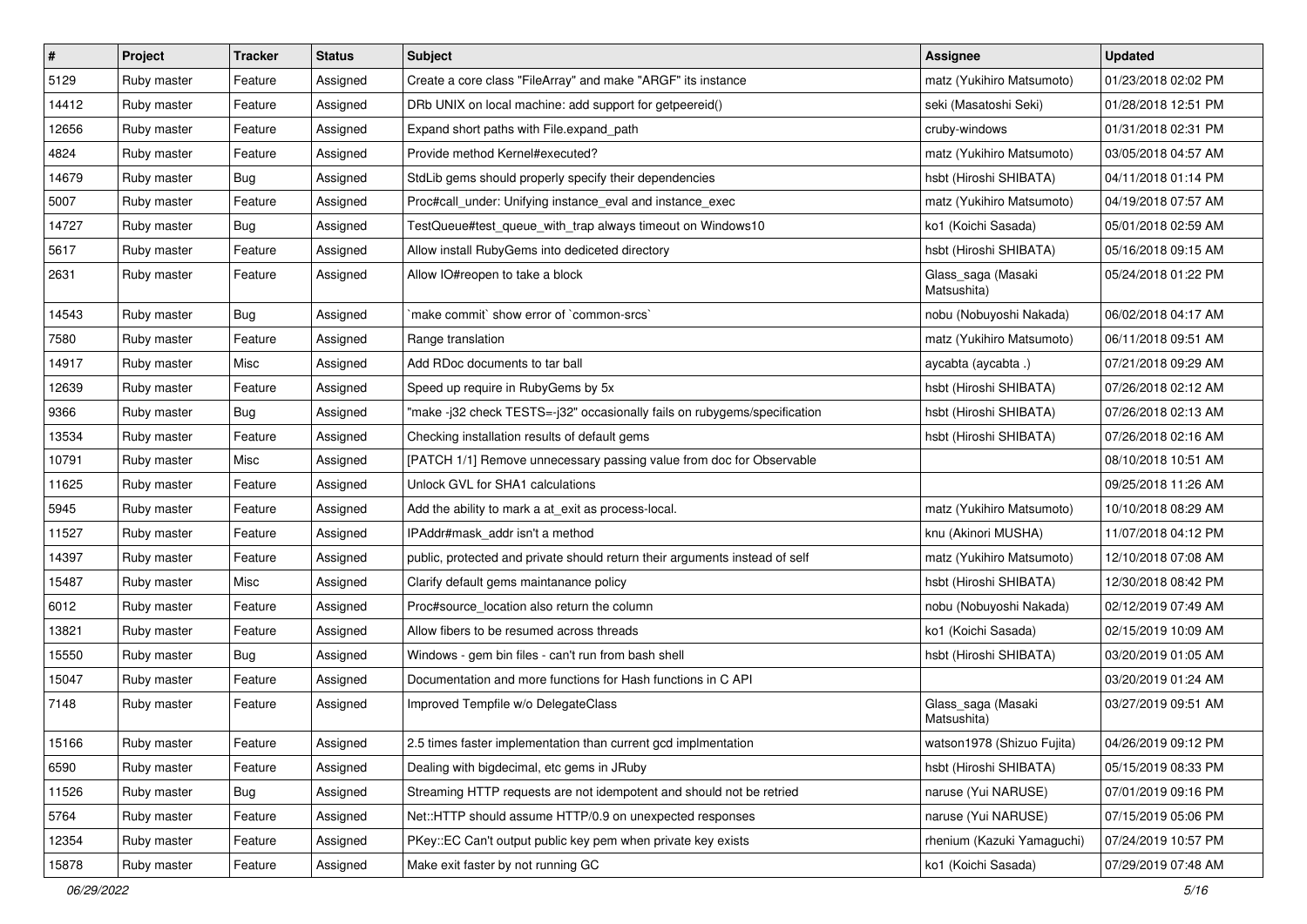| $\vert$ # | Project     | <b>Tracker</b> | <b>Status</b> | <b>Subject</b>                                                                       | Assignee                   | <b>Updated</b>      |
|-----------|-------------|----------------|---------------|--------------------------------------------------------------------------------------|----------------------------|---------------------|
| 10919     | Ruby master | Bug            | Assigned      | [gem install] installs multipe platforms                                             | hsbt (Hiroshi SHIBATA)     | 07/30/2019 07:44 AM |
| 16012     | Ruby master | Feature        | Assigned      | Add a (small) test-install suite?                                                    | hsbt (Hiroshi SHIBATA)     | 07/30/2019 08:13 AM |
| 16025     | Ruby master | Misc           | Assigned      | 'st_check_for_sizeof_st_index_t' declared as array with a negative size (emscripten) | nobu (Nobuyoshi Nakada)    | 07/30/2019 11:20 AM |
| 16027     | Ruby master | Feature        | Assigned      | Update Ruby's dtrace / USDT API to match what is exposed via the TracePoint API      | ko1 (Koichi Sasada)        | 08/03/2019 02:41 AM |
| 15939     | Ruby master | Feature        | Assigned      | Dump symbols reference to their fstr in ObjectSpace.dump()                           | ko1 (Koichi Sasada)        | 08/08/2019 09:38 PM |
| 8126      | Ruby master | Feature        | Assigned      | OpenSSL::SSL::SSLSocket does not define #recv and #send messages                     | rhenium (Kazuki Yamaguchi) | 08/08/2019 11:05 PM |
| 9235      | Ruby master | Feature        | Assigned      | Documentation for commercial support                                                 | zzak (Zachary Scott)       | 08/10/2019 02:55 PM |
| 9115      | Ruby master | <b>Bug</b>     | Assigned      | Logger traps all exceptions; breaks Timeout                                          | sonots (Naotoshi Seo)      | 08/20/2019 12:47 PM |
| 15806     | Ruby master | Misc           | Assigned      | Explicitly initialise encodings on init to remove branches on encoding lookup        | nobu (Nobuyoshi Nakada)    | 08/29/2019 04:29 AM |
| 16124     | Ruby master | Misc           | Assigned      | Let the transient heap belong to objspace                                            | ko1 (Koichi Sasada)        | 11/18/2019 08:48 AM |
| 4539      | Ruby master | Feature        | Assigned      | Array#zip_with                                                                       | matz (Yukihiro Matsumoto)  | 11/28/2019 08:23 AM |
| 595       | Ruby master | <b>Bug</b>     | Assigned      | Fiber ignores ensure clause                                                          | ioquatix (Samuel Williams) | 12/29/2019 10:37 AM |
| 11531     | Ruby master | Bug            | Assigned      | IPAddr#== implements wrong logic                                                     | knu (Akinori MUSHA)        | 12/29/2019 12:50 PM |
| 15239     | Ruby master | Feature        | Assigned      | [patch] test-spec win32ole                                                           | suke (Masaki Suketa)       | 12/29/2019 01:04 PM |
| 5334      | Ruby master | <b>Bug</b>     | Assigned      | Segmentation fault in InternetExplorer IServiceProvider interface                    | suke (Masaki Suketa)       | 12/30/2019 03:00 AM |
| 8299      | Ruby master | Bug            | Assigned      | Minor error in float parsing                                                         | nobu (Nobuyoshi Nakada)    | 12/30/2019 03:00 AM |
| 5781      | Ruby master | Feature        | Assigned      | Query attributes (attribute methods ending in `?` mark)                              | matz (Yukihiro Matsumoto)  | 01/10/2020 06:34 AM |
| 5179      | Ruby master | <b>Bug</b>     | Assigned      | Complex#rationalize and to_r with approximate zeros                                  | mrkn (Kenta Murata)        | 01/17/2020 03:00 AM |
| 13604     | Ruby master | Feature        | Assigned      | Exposing alternative interface of readline                                           | aycabta (aycabta.)         | 01/20/2020 05:34 AM |
| 15371     | Ruby master | Feature        | Assigned      | <b>IRB with ARGV</b>                                                                 | aycabta (aycabta .)        | 02/14/2020 11:35 AM |
| 16630     | Ruby master | Misc           | Assigned      | Deprecate pub/ruby/*snapshot* and use pub/ruby/snapshot/* instead                    | matz (Yukihiro Matsumoto)  | 02/27/2020 09:52 AM |
| 11816     | Ruby master | Feature        | Assigned      | Partial safe navigation operator                                                     | matz (Yukihiro Matsumoto)  | 04/14/2020 08:02 AM |
| 16747     | Ruby master | Misc           | Assigned      | Repository reorganization request                                                    | nobu (Nobuyoshi Nakada)    | 05/22/2020 01:30 PM |
| 16350     | Ruby master | Feature        | Assigned      | ArithmeticSequence#member? can result in infinite loop                               | mrkn (Kenta Murata)        | 05/29/2020 10:26 PM |
| 16819     | Ruby master | Bug            | Assigned      | Line reporting off by one when reporting line of a hash?                             | ko1 (Koichi Sasada)        | 06/16/2020 05:57 PM |
| 16963     | Ruby master | Feature        | Assigned      | Remove English.rb from Ruby 2.8/3.0                                                  | hsbt (Hiroshi SHIBATA)     | 06/19/2020 09:48 AM |
| 6596      | Ruby master | Feature        | Assigned      | New method `Array#indexes`                                                           | matz (Yukihiro Matsumoto)  | 07/29/2020 01:41 AM |
| 17111     | Ruby master | Feature        | Assigned      | Improve performance of Net::HTTPHeader#set_form by 40%                               | naruse (Yui NARUSE)        | 08/10/2020 05:36 AM |
| 15281     | Ruby master | Feature        | Assigned      | Speed up Set#intersect with size check.                                              | knu (Akinori MUSHA)        | 08/11/2020 02:43 AM |
| 6309      | Ruby master | Feature        | Assigned      | Add a reference queue for weak references                                            | matz (Yukihiro Matsumoto)  | 08/23/2020 09:07 PM |
| 14476     | Ruby master | Feature        | Assigned      | Adding same_all? for checking whether all items in an Array are same                 | mrkn (Kenta Murata)        | 08/28/2020 01:10 PM |
| 14737     | Ruby master | Feature        | Assigned      | Split default gems into separate directory structure                                 | hsbt (Hiroshi SHIBATA)     | 09/02/2020 06:00 PM |
| 10637     | Ruby master | Feature        | Assigned      | Puppet orchestration on vagrant fails with Error: Non-HTTP proxy URI                 | akr (Akira Tanaka)         | 09/23/2020 10:23 PM |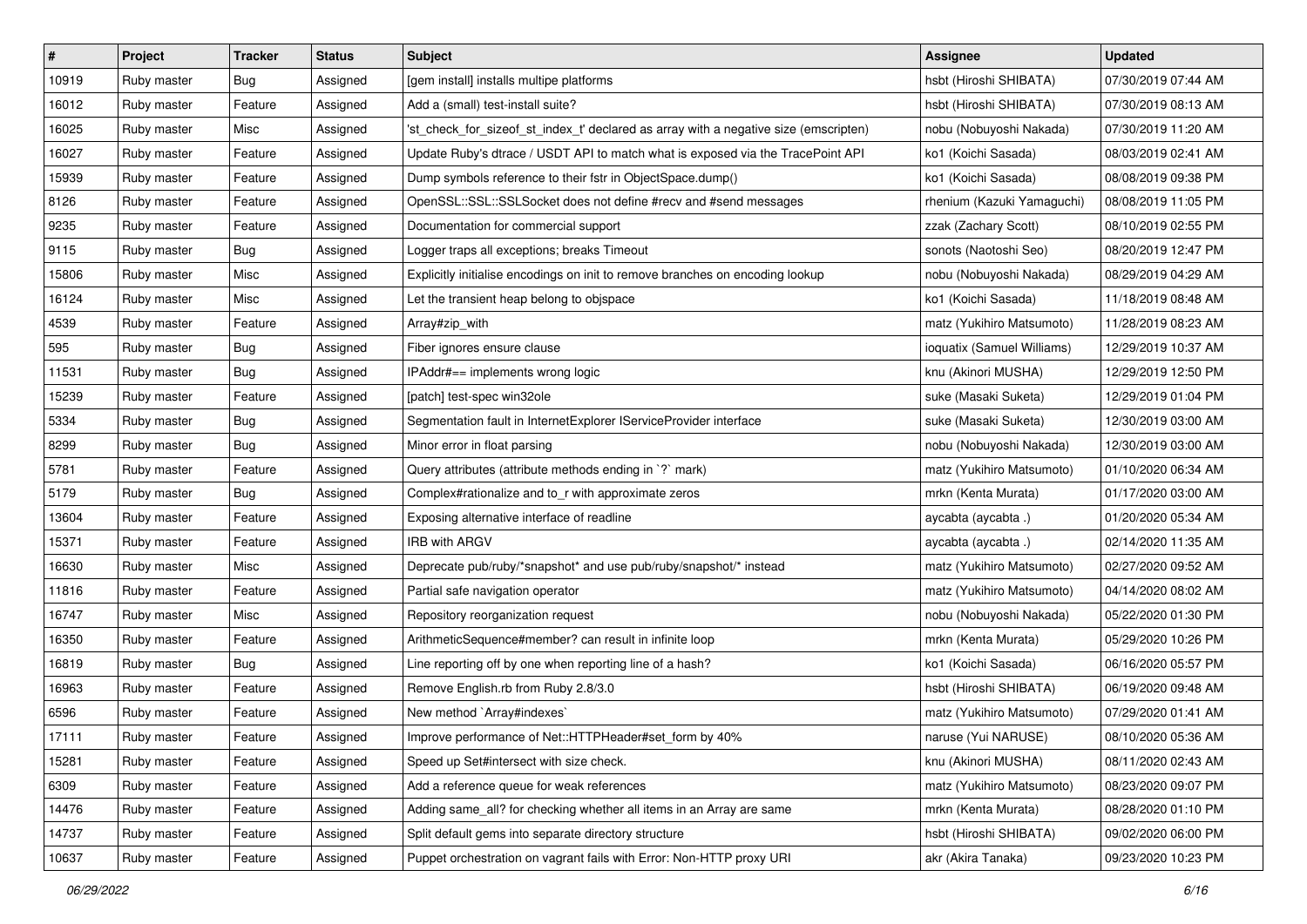| #     | Project     | <b>Tracker</b> | <b>Status</b> | <b>Subject</b>                                                                                                            | Assignee                          | <b>Updated</b>      |
|-------|-------------|----------------|---------------|---------------------------------------------------------------------------------------------------------------------------|-----------------------------------|---------------------|
| 15628 | Ruby master | Feature        | Assigned      | init_inetsock_internal should fallback to IPv4 if IPv6 is unreachable                                                     | Glass_saga (Masaki<br>Matsushita) | 09/25/2020 05:42 AM |
| 17289 | Ruby master | Bug            | Assigned      | Time#strftime occurs Segmentation Fault on ruby-2.7.2p137                                                                 | shyouhei (Shyouhei Urabe)         | 11/05/2020 07:57 AM |
| 11322 | Ruby master | Feature        | Assigned      | OpenUri: RuntimeError: HTTP redirection loop                                                                              | akr (Akira Tanaka)                | 11/13/2020 03:52 AM |
| 14922 | Ruby master | Feature        | Assigned      | Resolv getaddresses ignores AAAA records for IPv6                                                                         | akr (Akira Tanaka)                | 11/13/2020 04:01 AM |
| 1644  | Ruby master | Feature        | Assigned      | recv on inherited socket wrapped in TCPSocket does not read data, on Windows                                              | cruby-windows                     | 12/10/2020 08:45 AM |
| 5456  | Ruby master | Feature        | Assigned      | kernel#syscall() should be removed.                                                                                       | matz (Yukihiro Matsumoto)         | 12/10/2020 08:46 AM |
| 7644  | Ruby master | Feature        | Assigned      | In refinements, change "using" keyword to a less generic word.                                                            | matz (Yukihiro Matsumoto)         | 12/10/2020 08:49 AM |
| 8164  | Ruby master | Feature        | Assigned      | Public/Private                                                                                                            | matz (Yukihiro Matsumoto)         | 12/10/2020 08:50 AM |
| 5825  | Ruby master | Feature        | Assigned      | Sweet instance var assignment in the object initializer                                                                   | matz (Yukihiro Matsumoto)         | 12/10/2020 08:53 AM |
| 6452  | Ruby master | Feature        | Assigned      | Allow extend to override class methods                                                                                    | matz (Yukihiro Matsumoto)         | 12/10/2020 08:53 AM |
| 6594  | Ruby master | Feature        | Assigned      | Integrated Functor                                                                                                        | matz (Yukihiro Matsumoto)         | 12/10/2020 08:53 AM |
| 6841  | Ruby master | Feature        | Assigned      | Shorthand for Assigning Return Value of Method to Self                                                                    | matz (Yukihiro Matsumoto)         | 12/10/2020 08:53 AM |
| 13847 | Ruby master | Feature        | Assigned      | Gem activated problem for default gems                                                                                    |                                   | 12/10/2020 08:53 AM |
| 16461 | Ruby master | Feature        | Assigned      | Proc#using                                                                                                                | matz (Yukihiro Matsumoto)         | 12/10/2020 09:10 AM |
| 16937 | Ruby master | Feature        | Assigned      | Add DNS over HTTP to Resolv                                                                                               | akr (Akira Tanaka)                | 12/10/2020 09:15 AM |
| 6810  | Ruby master | Feature        | Assigned      | `module A::B; end` is not equivalent to `module A; module B; end; end` with respect to<br>constant lookup (scope)         | matz (Yukihiro Matsumoto)         | 12/10/2020 09:22 AM |
| 17376 | Ruby master | Misc           | Assigned      | Reduce number of GitHub Actions                                                                                           | shyouhei (Shyouhei Urabe)         | 12/10/2020 11:50 AM |
| 8948  | Ruby master | Feature        | Assigned      | Frozen regex                                                                                                              | matz (Yukihiro Matsumoto)         | 12/20/2020 07:15 PM |
| 15499 | Ruby master | <b>Bug</b>     | Assigned      | Breaking behavior on ruby 2.6: rb_thread_call_without_gvl doesn't invoke unblock_function<br>when used on the main thread | ko1 (Koichi Sasada)               | 01/05/2021 02:24 AM |
| 17291 | Ruby master | Feature        | Assigned      | Optimize __send__ call                                                                                                    | matz (Yukihiro Matsumoto)         | 01/12/2021 05:47 AM |
| 17578 | Ruby master | <b>Bug</b>     | Assigned      | mkmf experimental C++ Support                                                                                             | nobu (Nobuyoshi Nakada)           | 01/27/2021 03:51 AM |
| 16694 | Ruby master | Bug            | Assigned      | JIT vs hardened GCC with PCH                                                                                              | k0kubun (Takashi Kokubun)         | 02/02/2021 07:38 AM |
| 7394  | Ruby master | Feature        | Assigned      | Enumerable#find ifnone parameter could be non-callable                                                                    | nobu (Nobuyoshi Nakada)           | 02/10/2021 09:32 AM |
| 17593 | Ruby master | Feature        | Assigned      | load iseg eval should override the ISeg path                                                                              | ko1 (Koichi Sasada)               | 02/16/2021 08:27 AM |
| 16842 | Ruby master | <b>Bug</b>     | Assigned      | 'inspect' prints the UTF-8 character U+0085 (NEXT LINE) verbatim even though it is not<br>printable                       | duerst (Martin Dürst)             | 02/26/2021 05:43 AM |
| 17638 | Ruby master | Feature        | Assigned      | Support backtracing with the libbacktrace library                                                                         | naruse (Yui NARUSE)               | 03/05/2021 03:40 PM |
| 13513 | Ruby master | <b>Bug</b>     | Assigned      | Resolv::DNS::Message.decode hangs after detecting truncation in UDP messages                                              | akr (Akira Tanaka)                | 03/08/2021 11:35 PM |
| 17678 | Ruby master | <b>Bug</b>     | Assigned      | Ractors do not restart after fork                                                                                         | ko1 (Koichi Sasada)               | 03/09/2021 12:42 AM |
| 17677 | Ruby master | <b>Bug</b>     | Assigned      | Ractor crashes fork when blocking                                                                                         | ko1 (Koichi Sasada)               | 03/09/2021 12:42 AM |
| 17676 | Ruby master | Bug            | Assigned      | Accessing ENV from Ractor raises IsolationError                                                                           | ko1 (Koichi Sasada)               | 03/09/2021 02:37 AM |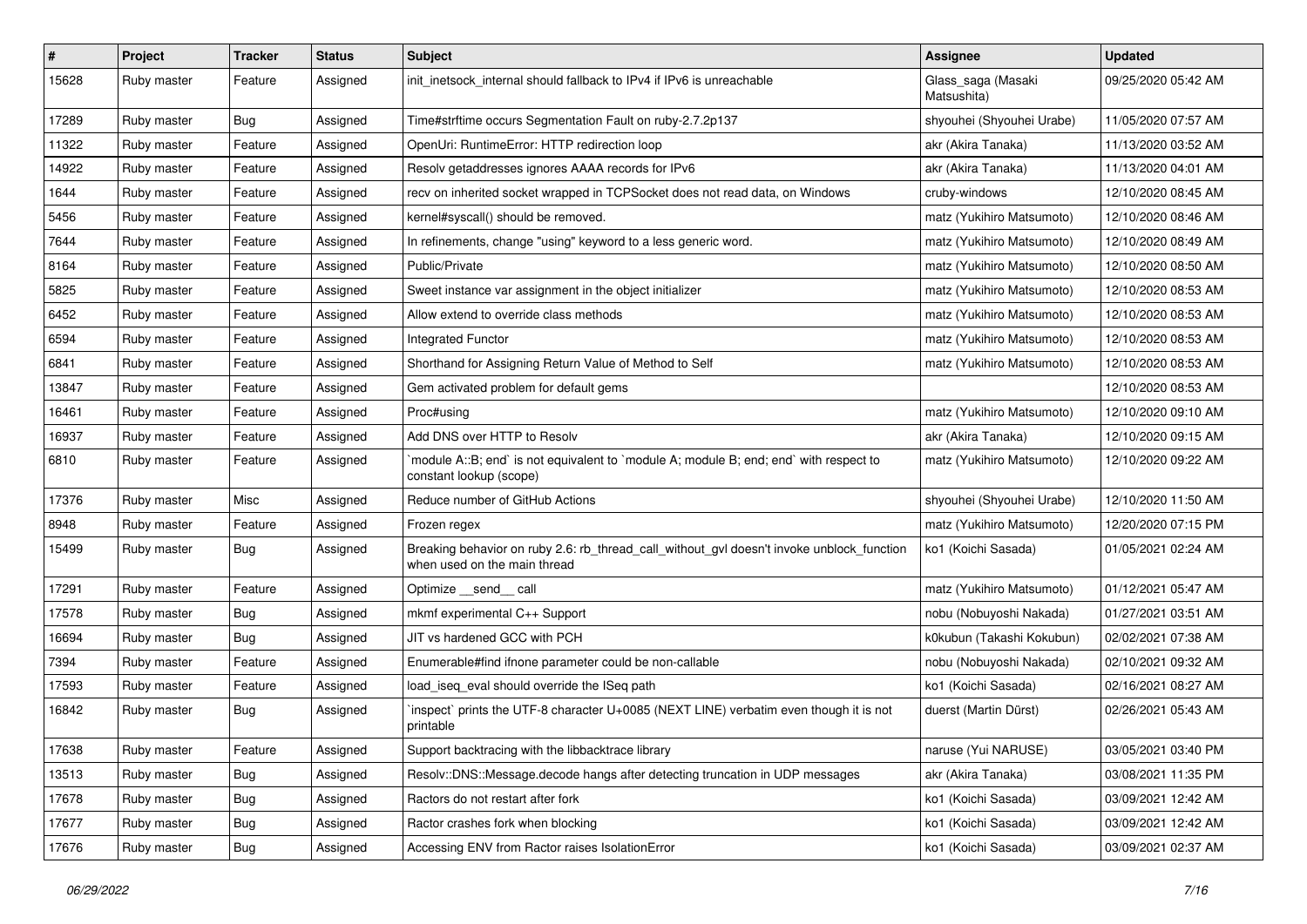| $\vert$ # | Project     | <b>Tracker</b> | <b>Status</b> | <b>Subject</b>                                                                                                                                                      | <b>Assignee</b>            | <b>Updated</b>      |
|-----------|-------------|----------------|---------------|---------------------------------------------------------------------------------------------------------------------------------------------------------------------|----------------------------|---------------------|
| 17679     | Ruby master | Bug            | Assigned      | Ractor incoming channel can consume unlimited resources                                                                                                             | ko1 (Koichi Sasada)        | 03/26/2021 09:16 AM |
| 12543     | Ruby master | Feature        | Assigned      | explicit tail call syntax: foo() then return                                                                                                                        | matz (Yukihiro Matsumoto)  | 04/18/2021 03:02 PM |
| 9010      | Ruby master | Bug            | Assigned      | /configure --prefix= cannot handle directories with spaces                                                                                                          | nobu (Nobuyoshi Nakada)    | 04/26/2021 10:38 PM |
| 8460      | Ruby master | Feature        | Assigned      | PATCH: optparse: add keep_unknown option                                                                                                                            | nobu (Nobuyoshi Nakada)    | 05/27/2021 10:07 PM |
| 13298     | Ruby master | <b>Bug</b>     | Assigned      | mingw SEGV TestEnumerable#test_callcc                                                                                                                               | nobu (Nobuyoshi Nakada)    | 06/04/2021 03:41 AM |
| 16951     | Ruby master | <b>Bug</b>     | Assigned      | Consistently referer dependencies                                                                                                                                   | hsbt (Hiroshi SHIBATA)     | 06/17/2021 06:15 AM |
| 17662     | Ruby master | Misc           | Assigned      | The heredoc pattern used in tests does not syntax highlight correctly in many editors                                                                               | nobu (Nobuyoshi Nakada)    | 06/30/2021 12:54 PM |
| 16805     | Ruby master | Misc           | Assigned      | Coroutine's license is unclear                                                                                                                                      | ReiOdaira (Rei Odaira)     | 07/01/2021 10:09 PM |
| 13129     | Ruby master | Feature        | Assigned      | Refinements cannot refine method_missing and respond_to_missing?                                                                                                    | matz (Yukihiro Matsumoto)  | 07/03/2021 10:45 PM |
| 17664     | Ruby master | Bug            | Assigned      | Behavior of sockets changed in Ruby 3.0 to non-blocking                                                                                                             | ioquatix (Samuel Williams) | 07/12/2021 10:28 AM |
| 14901     | Ruby master | Feature        | Assigned      | [PATCH] do not block SIGCHLD in normal Ruby Threads                                                                                                                 | normalperson (Eric Wong)   | 07/19/2021 05:23 AM |
| 16836     | Ruby master | Bug            | Assigned      | configure-time LDFLAGS leak into ruby pkg-config file                                                                                                               | nobu (Nobuyoshi Nakada)    | 08/14/2021 09:10 AM |
| 13864     | Ruby master | Bug            | Assigned      | Rinda multicast test failures due to missing default route                                                                                                          | seki (Masatoshi Seki)      | 08/17/2021 07:16 AM |
| 17297     | Ruby master | Feature        | Assigned      | Feature: Introduce Pathname.mktmpdir                                                                                                                                | akr (Akira Tanaka)         | 08/30/2021 06:51 AM |
| 17296     | Ruby master | Feature        | Assigned      | Feature: Pathname#chmod use FileUtils.chmod instead of File                                                                                                         | akr (Akira Tanaka)         | 08/30/2021 06:51 AM |
| 17294     | Ruby master | Feature        | Assigned      | Feature: Allow method chaining with Pathname#mkpath Pathname#rmtree                                                                                                 | akr (Akira Tanaka)         | 08/30/2021 06:52 AM |
| 18142     | Ruby master | Bug            | Assigned      | Segmentation fault with Ruby 3.0.2                                                                                                                                  | k0kubun (Takashi Kokubun)  | 09/02/2021 07:43 AM |
| 17355     | Ruby master | Feature        | Assigned      | Using same set of names in or-patterns (pattern matching with $Foo(x)   Bar(x)$ )                                                                                   | ktsj (Kazuki Tsujimoto)    | 09/13/2021 09:11 AM |
| 17720     | Ruby master | Misc           | Assigned      | Cirrus CI to check non-x86_64 architecture cases by own machines                                                                                                    | jaruga (Jun Aruga)         | 09/26/2021 10:24 AM |
| 17295     | Ruby master | Feature        | Assigned      | Feature: Create a directory and file with Pathname#touch                                                                                                            | akr (Akira Tanaka)         | 09/28/2021 01:20 AM |
| 12436     | Ruby master | <b>Bug</b>     | Assigned      | newline argument of File.open seems not respected on Windows                                                                                                        | nobu (Nobuyoshi Nakada)    | 10/25/2021 09:07 AM |
| 16497     | Ruby master | <b>Bug</b>     | Assigned      | StringIO#internal_encoding is broken (more severely in 2.7)                                                                                                         | nobu (Nobuyoshi Nakada)    | 10/26/2021 04:31 PM |
| 12911     | Ruby master | Misc           | Assigned      | Translate docs                                                                                                                                                      |                            | 11/24/2021 04:52 AM |
| 17478     | Ruby master | <b>Bug</b>     | Assigned      | Ruby3.0 is slower than Ruby2.7.2 when parsing a large CSV file                                                                                                      | kou (Kouhei Sutou)         | 11/24/2021 05:12 AM |
| 16776     | Ruby master | Bug            | Assigned      | Regression in coverage library                                                                                                                                      | ko1 (Koichi Sasada)        | 11/24/2021 07:26 AM |
| 18337     | Ruby master | Bug            | Assigned      | Ruby allows zero-width characters in identifiers                                                                                                                    | duerst (Martin Dürst)      | 11/24/2021 09:13 AM |
| 13671     | Ruby master | Bug            | Assigned      | Regexp with lookbehind and case-insensitivity raises RegexpError only on strings with<br>certain characters                                                         | duerst (Martin Dürst)      | 11/30/2021 04:42 AM |
| 17516     | Ruby master | <b>Bug</b>     | Assigned      | forking in a ractor causes Ruby to crash                                                                                                                            | ko1 (Koichi Sasada)        | 11/30/2021 05:26 AM |
| 18034     | Ruby master | <b>Bug</b>     | Assigned      | Segmentation fault fiddle with `--enable-bundled-libffi` and macOS                                                                                                  | kou (Kouhei Sutou)         | 11/30/2021 07:39 AM |
| 18355     | Ruby master | <b>Bug</b>     | Assigned      | require("pathname") within rack application chnages behaviors of Pathname methods, such<br>as absolute?(), when there are two versions of 'pathname' gem installed. | hsbt (Hiroshi SHIBATA)     | 11/30/2021 08:01 AM |
| 14090     | Ruby master | <b>Bug</b>     | Assigned      | TestGc#test_interrupt_in_finalizer`fails very rarely                                                                                                                | ko1 (Koichi Sasada)        | 12/02/2021 07:24 PM |
| 17998     | Ruby master | <b>Bug</b>     | Assigned      | ractor: process hanging (with ractors initialized, but not being used)                                                                                              | ko1 (Koichi Sasada)        | 12/02/2021 08:17 PM |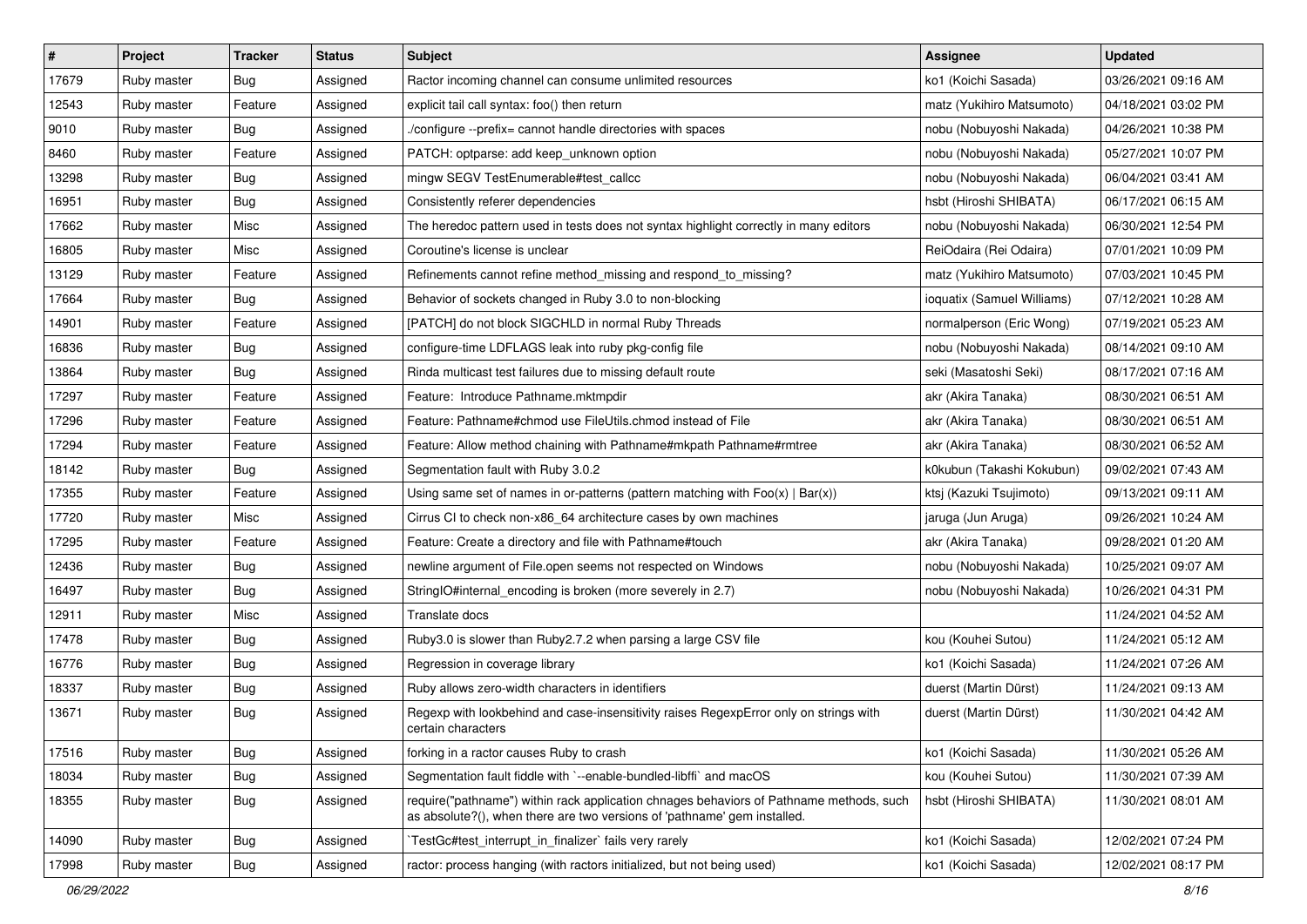| $\vert$ # | Project     | <b>Tracker</b> | <b>Status</b> | <b>Subject</b>                                                                                  | Assignee                  | <b>Updated</b>      |
|-----------|-------------|----------------|---------------|-------------------------------------------------------------------------------------------------|---------------------------|---------------------|
| 18024     | Ruby master | Bug            | Assigned      | Ractor crashes when connections are closed in multiple Ractors                                  | ko1 (Koichi Sasada)       | 12/14/2021 04:41 PM |
| 18381     | Ruby master | Bug            | Assigned      | Default vs Bundled gems                                                                         | hsbt (Hiroshi SHIBATA)    | 12/15/2021 11:09 AM |
| 17826     | Ruby master | Bug            | Assigned      | Ractor#take hangs if used in multiple Threads                                                   | ko1 (Koichi Sasada)       | 12/15/2021 01:30 PM |
| 17339     | Ruby master | Feature        | Assigned      | Semantic grouping with BigDecimal#to_s                                                          | mrkn (Kenta Murata)       | 12/20/2021 12:39 PM |
| 6308      | Ruby master | Feature        | Assigned      | Eliminate delegation from WeakRef                                                               | matz (Yukihiro Matsumoto) | 12/23/2021 11:40 PM |
| 8263      | Ruby master | Feature        | Assigned      | Support discovering yield state of individual Fibers                                            | ko1 (Koichi Sasada)       | 12/23/2021 11:40 PM |
| 8271      | Ruby master | Feature        | Assigned      | Proposal for moving to a more visible, formal process for feature requests                      | matz (Yukihiro Matsumoto) | 12/23/2021 11:40 PM |
| 9023      | Ruby master | Feature        | Assigned      | Array#tail                                                                                      | matz (Yukihiro Matsumoto) | 12/23/2021 11:40 PM |
| 12020     | Ruby master | Feature        | Assigned      | Documenting Ruby memory model                                                                   | ko1 (Koichi Sasada)       | 12/23/2021 11:40 PM |
| 18450     | Ruby master | Feature        | Assigned      | Force break in prettyprint                                                                      | akr (Akira Tanaka)        | 12/29/2021 02:02 PM |
| 18459     | Ruby master | Feature        | Assigned      | IRB autocomplete dropdown colour options                                                        | aycabta (aycabta .)       | 01/05/2022 02:15 AM |
| 18408     | Ruby master | Feature        | Assigned      | Allow pattern match to set instance variables                                                   | ktsj (Kazuki Tsujimoto)   | 01/26/2022 07:07 PM |
| 16512     | Ruby master | Misc           | Assigned      | Improving `www.ruby-lang.org` reference by merging with `rubyreferences.github.io`              | zverok (Victor Shepelev)  | 02/01/2022 12:28 PM |
| 18572     | Ruby master | <b>Bug</b>     | Assigned      | Performance regression when invoking refined methods                                            | ko1 (Koichi Sasada)       | 02/10/2022 12:48 AM |
| 18169     | Ruby master | Bug            | Assigned      | Local copies of gemified libraries are being released out of sync with their gems               | hsbt (Hiroshi SHIBATA)    | 02/25/2022 05:40 PM |
| 17196     | Ruby master | Bug            | Assigned      | Segmentation Fault with Socket#close in Ractors                                                 | ko1 (Koichi Sasada)       | 03/20/2022 01:52 PM |
| 18371     | Ruby master | Misc           | Assigned      | Release branches (release information in general)                                               | naruse (Yui NARUSE)       | 03/23/2022 10:32 PM |
| 18571     | Ruby master | Feature        | Assigned      | Removed the bundled sources from release package after Ruby 3.2                                 | hsbt (Hiroshi SHIBATA)    | 03/28/2022 06:23 AM |
| 18727     | Ruby master | <b>Bug</b>     | Assigned      | Make failed on x86_64-cygwin (LoadError)                                                        | peterzhu2118 (Peter Zhu)  | 04/16/2022 05:15 AM |
| 18677     | Ruby master | Bug            | Assigned      | BigDecimal#power (**) returns FloatDomainError when passing an infinite parameter               | mrkn (Kenta Murata)       | 04/20/2022 02:04 AM |
| 18133     | Ruby master | Bug            | Assigned      | LTO: TestGCCompact#test_ast_compacts segfaults on i686                                          |                           | 04/23/2022 04:19 PM |
| 17363     | Ruby master | Feature        | Assigned      | Timeouts                                                                                        | ko1 (Koichi Sasada)       | 05/14/2022 09:06 AM |
| 12442     | Ruby master | Bug            | Assigned      | TestArgf#test_textmode fails on cygwin                                                          | cruby-cygwin              | 05/19/2022 08:20 AM |
| 12444     | Ruby master | Bug            | Assigned      | Segmentation fault when running TestException#test_machine_stackoverflow on cygwin              | cruby-cygwin              | 05/19/2022 08:20 AM |
| 12445     | Ruby master | Bug            | Assigned      | Testing TestlO#test_open_fifo_does_not_block_other_threads results in deadlock on cygwin        | cruby-cygwin              | 05/19/2022 08:20 AM |
| 12506     | Ruby master | Bug            | Assigned      | On cygwin, Feature #5994 does not work                                                          | cruby-cygwin              | 05/19/2022 08:20 AM |
| 13999     | Ruby master | Bug            | Assigned      | Cygwin 000 ripper_state_lex.rb 0000000                                                          | cruby-cygwin              | 05/19/2022 08:20 AM |
| 17882     | Ruby master | <b>Bug</b>     | Assigned      | bootstraptest/test_ractor.rb:224 segfaults on Cygwin                                            | cruby-cygwin              | 05/19/2022 08:20 AM |
| 18790     | Ruby master | Bug            | Assigned      | cannot load such file -- digest (LoadError)                                                     | hsbt (Hiroshi SHIBATA)    | 06/06/2022 12:41 AM |
| 18464     | Ruby master | <b>Bug</b>     | Assigned      | RUBY INTERNAL EVENT NEWOBJ tracepoint causes an interpreter crash when<br>combined with Ractors | ko1 (Koichi Sasada)       | 06/08/2022 08:25 AM |
| 14607     | Ruby master | Bug            | Assigned      | Fix use of the rb_profile_frames start parameter                                                | ko1 (Koichi Sasada)       | 06/09/2022 06:12 AM |
| 8445      | Ruby master | <b>Bug</b>     | Assigned      | IO.open and IO#set_enconding does not support :fallback option                                  | akr (Akira Tanaka)        | 06/14/2022 06:02 AM |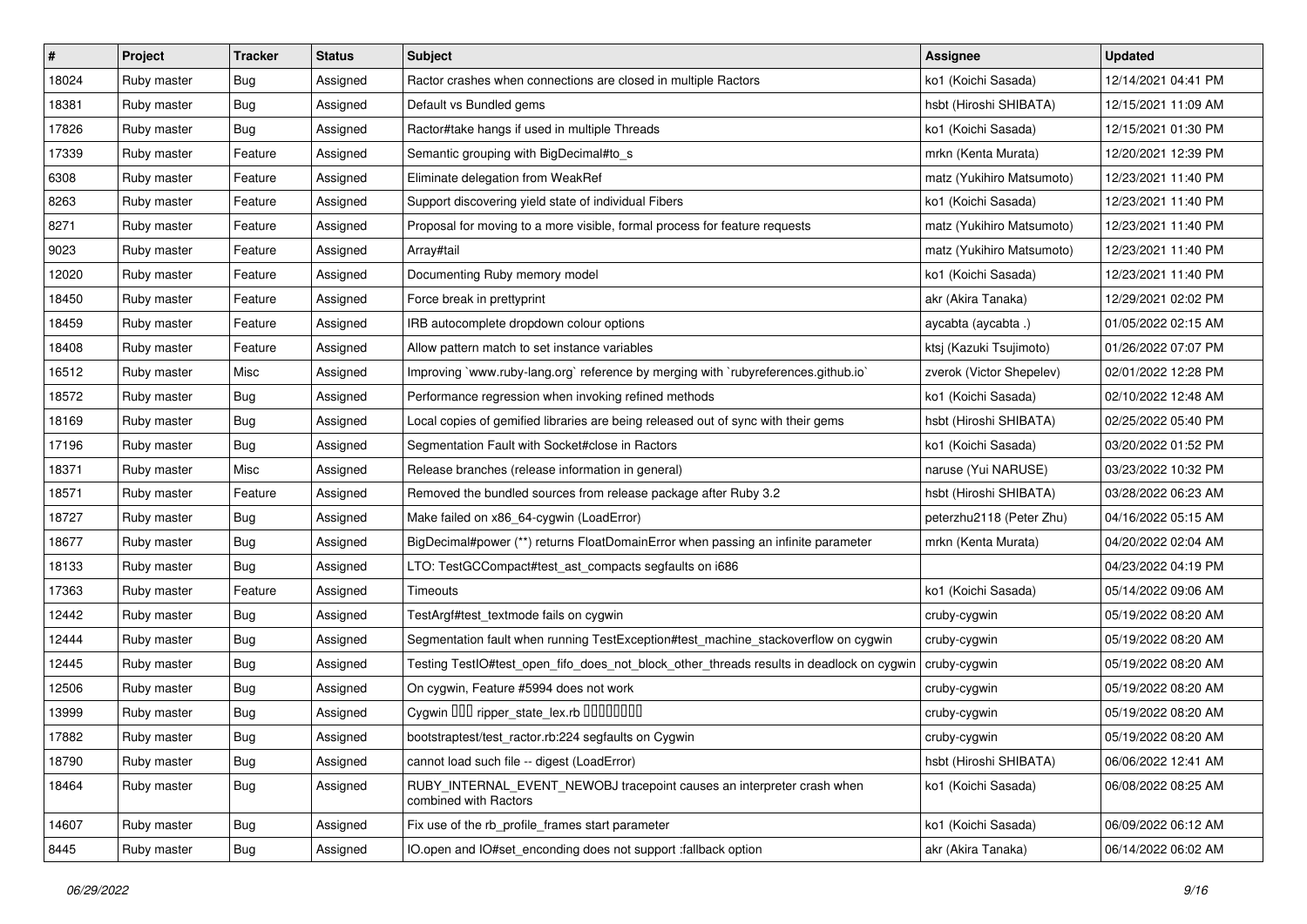| $\vert$ # | Project     | <b>Tracker</b> | <b>Status</b> | <b>Subject</b>                                                                               | <b>Assignee</b>                     | <b>Updated</b>      |
|-----------|-------------|----------------|---------------|----------------------------------------------------------------------------------------------|-------------------------------------|---------------------|
| 18808     | Ruby master | Bug            | Assigned      | Cannot compile ruby 3.1.2 on powerpc64le-linux without disabling the jit features            | k0kubun (Takashi Kokubun)           | 06/20/2022 10:40 AM |
| 18773     | Ruby master | Feature        | Assigned      | deconstruct to receive a range                                                               | ktsj (Kazuki Tsujimoto)             | 06/24/2022 07:21 AM |
| 7981      | Ruby master | Feature        | Open          | ruby does not respect --                                                                     |                                     | 02/28/2013 02:49 PM |
| 8184      | Ruby master | Feature        | Open          | Avoid the creation of meaningless ranges (nil, false, true)                                  |                                     | 03/29/2013 11:16 PM |
| 8232      | Ruby master | Feature        | Open          | Rudiments of abstract algebra in Ruby                                                        | matz (Yukihiro Matsumoto)           | 04/09/2013 01:47 AM |
| 8223      | Ruby master | Feature        | Open          | Make Matrix more omnivorous.                                                                 | marcandre (Marc-Andre<br>Lafortune) | 04/09/2013 03:42 AM |
| 8321      | Ruby master | Feature        | Open          | Ripper: I would like coordinates for keywords                                                |                                     | 05/10/2013 07:01 PM |
| 8404      | Ruby master | Feature        | Open          | virtual, hooked or read only global variabels for ruby only code too                         |                                     | 05/14/2013 09:19 PM |
| 8452      | Ruby master | Feature        | Open          | Kernel#otherwise to rewrite code like (obj    default_obj).do_smth                           |                                     | 05/26/2013 08:41 PM |
| 8449      | Ruby master | Feature        | Open          | Array#ary_plus always returns an array                                                       | nobu (Nobuyoshi Nakada)             | 06/02/2013 04:23 PM |
| 8478      | Ruby master | Feature        | Open          | The hash returned by Enumerable#group_by should have an empty array for its default<br>value | matz (Yukihiro Matsumoto)           | 06/04/2013 03:56 PM |
| 8494      | Ruby master | Feature        | Open          | Safe method for defensive copies. alternative to 'dup'                                       |                                     | 06/05/2013 04:26 PM |
| 8506      | Ruby master | Feature        | Open          | Object#iter_for / Object#to_iter                                                             |                                     | 06/10/2013 05:21 PM |
| 8598      | Ruby master | Feature        | Open          | Expose information whether a timezone offset has been explicitly set on DateTime object      |                                     | 07/03/2013 08:27 PM |
| 8614      | Ruby master | Feature        | Open          | Object#singleton_class with a block                                                          |                                     | 07/12/2013 10:14 AM |
| 8688      | Ruby master | Feature        | Open          | #sprintf should accept strings as keys                                                       |                                     | 07/26/2013 02:33 AM |
| 8714      | Ruby master | Feature        | Open          | Non-interpolated regular expression literal                                                  |                                     | 08/02/2013 08:00 PM |
| 8663      | Ruby master | Feature        | Open          | Officialy alias ArgumentError to ArgError                                                    | matz (Yukihiro Matsumoto)           | 08/09/2013 07:42 PM |
| 8786      | Ruby master | Feature        | Open          | Process.clock_gettime(:realtime)                                                             |                                     | 08/15/2013 10:33 PM |
| 8827      | Ruby master | Feature        | Open          | A method that flips the receiver and the first argument                                      |                                     | 08/29/2013 05:59 AM |
| 8862      | Ruby master | Feature        | Open          | getoptlong to accept user-provided commandline                                               |                                     | 09/04/2013 09:53 PM |
| 8967      | Ruby master | Feature        | Open          | add uninclude and unextend method                                                            |                                     | 09/30/2013 02:18 PM |
| 9070      | Ruby master | Feature        | Open          | Introduce `---` as synonym of `end` keyword                                                  | matz (Yukihiro Matsumoto)           | 11/02/2013 03:23 AM |
| 9095      | Ruby master | Feature        | Open          | Allow `Symbol#to_proc` to take arguments                                                     |                                     | 11/10/2013 04:25 AM |
| 9111      | Ruby master | Feature        | Open          | Encoding-free String comparison                                                              |                                     | 11/21/2013 04:35 PM |
| 9174      | Ruby master | Feature        | Open          | value receiving block for Hash#has_key?                                                      |                                     | 11/29/2013 06:33 AM |
| 9260      | Ruby master | Feature        | Open          | make FileUtils.rm_rf raise on errors                                                         |                                     | 12/19/2013 12:27 AM |
| 9445      | Ruby master | Feature        | Open          | Support emitting 1.9 Symbol keyword Hash syntax when pretty printing Hashes                  |                                     | 01/24/2014 06:01 AM |
| 9516      | Ruby master | Misc           | Open          | Consolidate all deprecation messages to one or more helper methods                           |                                     | 02/13/2014 05:11 PM |
| 9522      | Ruby master | Feature        | Open          | Float("NaN"), Float("Infinity")                                                              |                                     | 02/16/2014 05:36 AM |
| 9553      | Ruby master | Feature        | Open          | Make argument validation routine of a method an object                                       |                                     | 02/22/2014 07:58 AM |
| 9556      | Ruby master | Feature        | Open          | Add HTTP#get block functionality to HTTP.get                                                 |                                     | 02/23/2014 05:53 AM |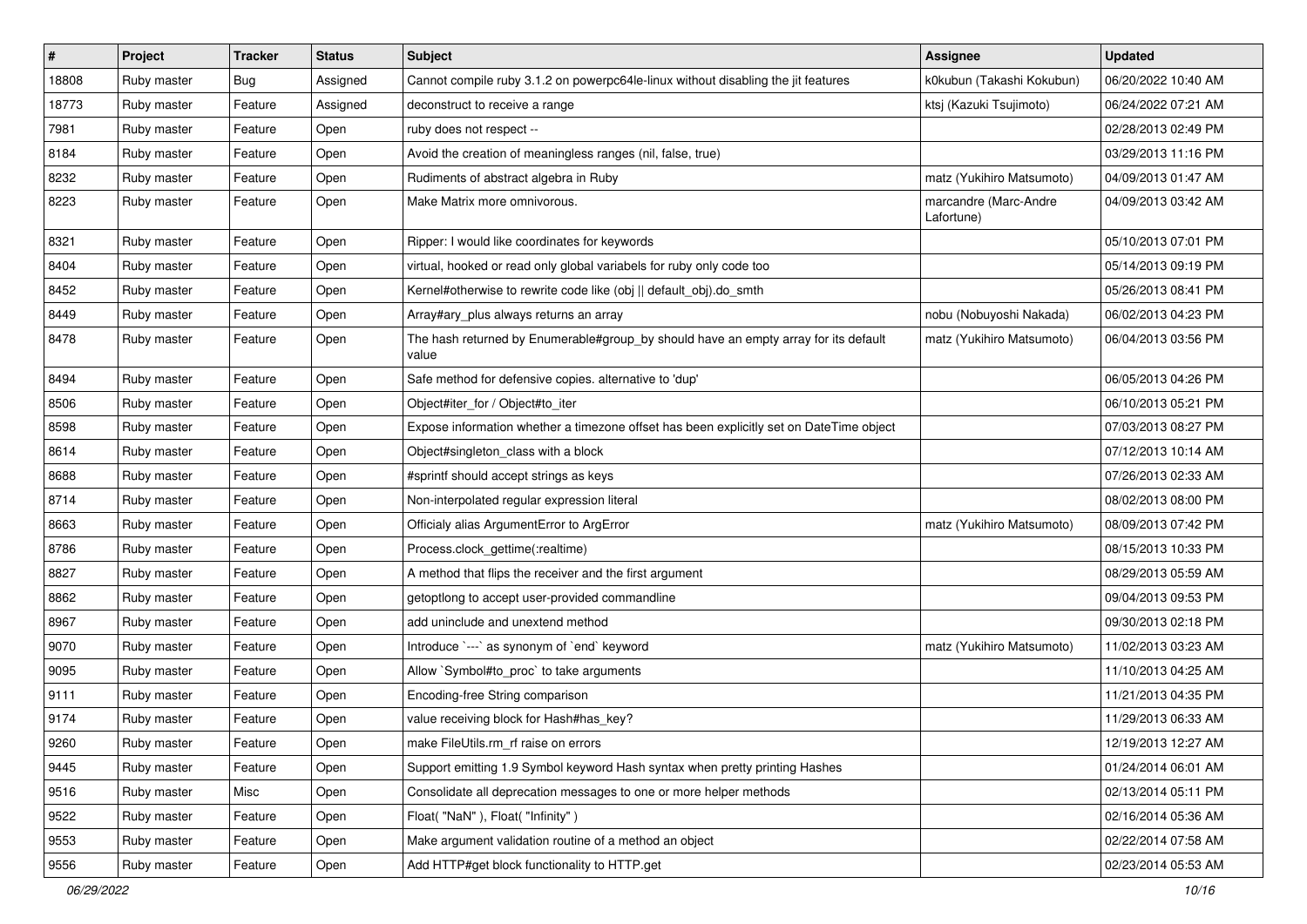| #     | Project     | <b>Tracker</b> | <b>Status</b> | Subject                                                                                         | <b>Assignee</b>           | <b>Updated</b>      |
|-------|-------------|----------------|---------------|-------------------------------------------------------------------------------------------------|---------------------------|---------------------|
| 9527  | Ruby master | Feature        | Open          | make Net::HTTP.get_print not only to \$stdout but to an IO as a parameter                       |                           | 02/23/2014 06:04 AM |
| 9585  | Ruby master | Feature        | Open          | Add Object#in? to make ruby easier to read                                                      |                           | 03/15/2014 04:49 PM |
| 9667  | Ruby master | Feature        | Open          | Optimization of FILE_and _dir_                                                                  |                           | 03/25/2014 04:48 AM |
| 9724  | Ruby master | Misc           | Open          | Warnings in Ruby: allow per-file directives to i.e. suppress warnings                           |                           | 04/10/2014 06:21 PM |
| 9557  | Ruby master | Feature        | Open          | Enumerator#next and Enumerator#peek with argument                                               |                           | 04/11/2014 07:00 PM |
| 9784  | Ruby master | Feature        | Open          | Alias URI#merge to URI#join                                                                     |                           | 04/29/2014 05:42 AM |
| 9807  | Ruby master | Feature        | Open          | String.new with block                                                                           |                           | 05/07/2014 05:54 AM |
| 9832  | Ruby master | Misc           | Open          | better concurrency in threads                                                                   |                           | 05/12/2014 12:33 PM |
| 9853  | Ruby master | Feature        | Open          | Please consider quoted generation of hash like in %h( foo bar bee blaa)                         |                           | 05/19/2014 04:43 PM |
| 9871  | Ruby master | Feature        | Open          | load a ruby library which doesn't have extension                                                |                           | 05/28/2014 10:07 AM |
| 9887  | Ruby master | Feature        | Open          | Add uninclude please                                                                            |                           | 05/31/2014 01:33 PM |
| 9909  | Ruby master | Feature        | Open          | why shouldn't constant lookup check the nesting of module's name                                |                           | 06/07/2014 02:18 AM |
| 9929  | Ruby master | Feature        | Open          | add with_default method to Hash                                                                 |                           | 06/11/2014 12:08 AM |
| 9953  | Ruby master | Feature        | Open          | set_trace_func values which could be frozen or symbols                                          |                           | 06/19/2014 10:44 PM |
| 10000 | Ruby master | Feature        | Open          | format width and precision with symbol hash                                                     |                           | 07/01/2014 01:25 AM |
| 10051 | Ruby master | Feature        | Open          | nbsp isn't remove with trim                                                                     |                           | 07/17/2014 08:02 AM |
| 10176 | Ruby master | Feature        | Open          | Document how to perform net/http calls in parallel                                              |                           | 08/27/2014 10:46 PM |
| 10215 | Ruby master | Feature        | Open          | prohibit subclassing for classes without allocator in Ruby                                      |                           | 09/08/2014 07:29 AM |
| 10177 | Ruby master | Feature        | Open          | Hash#has_key? and Hash#has_value? should be deprecated                                          |                           | 09/19/2014 06:01 PM |
| 8366  | Ruby master | Feature        | Open          | Exception.message take time to execute depending on the instance variables                      |                           | 09/22/2014 06:41 AM |
| 10305 | Ruby master | Feature        | Open          | Method for resolving all autoload statements / Add warning on autoload when used with<br>chroot |                           | 09/29/2014 02:05 PM |
| 10308 | Ruby master | Feature        | Open          | Pipes in Ruby                                                                                   |                           | 09/30/2014 11:21 PM |
| 10331 | Ruby master | Feature        | Open          | String#to_r to recognize negative denominators                                                  |                           | 10/06/2014 02:44 PM |
| 10332 | Ruby master | Feature        | Open          | Rational literal for mixed fractions                                                            |                           | 10/06/2014 02:55 PM |
| 10343 | Ruby master | Feature        | Open          | Postfix notations for `when` and `else` inside `case` statement                                 |                           | 10/08/2014 05:25 PM |
| 10366 | Ruby master | Feature        | Open          | New inspection form for rational                                                                |                           | 10/11/2014 12:50 AM |
| 10327 | Ruby master | Feature        | Open          | Bool/False/True module for '==='                                                                |                           | 10/15/2014 02:42 PM |
| 10404 | Ruby master | Feature        | Open          | Allow individual finalizers to be removed with ObjectSpace.undefine_finalizer                   | matz (Yukihiro Matsumoto) | 10/20/2014 08:14 AM |
| 10424 | Ruby master | Misc           | Open          | Error message when sorting NaN                                                                  |                           | 10/25/2014 02:13 PM |
| 10425 | Ruby master | Feature        | Open          | A predicate method to tell if a number is near another                                          |                           | 10/26/2014 01:47 AM |
| 10391 | Ruby master | Feature        | Open          | Provide %eISO-8859-1'string \xAA literal' string literals with explicit encoding                |                           | 10/28/2014 10:27 AM |
| 10455 | Ruby master | Feature        | Open          | [PATCH 0/n] Combine interface for creating new matrix                                           |                           | 10/29/2014 10:17 PM |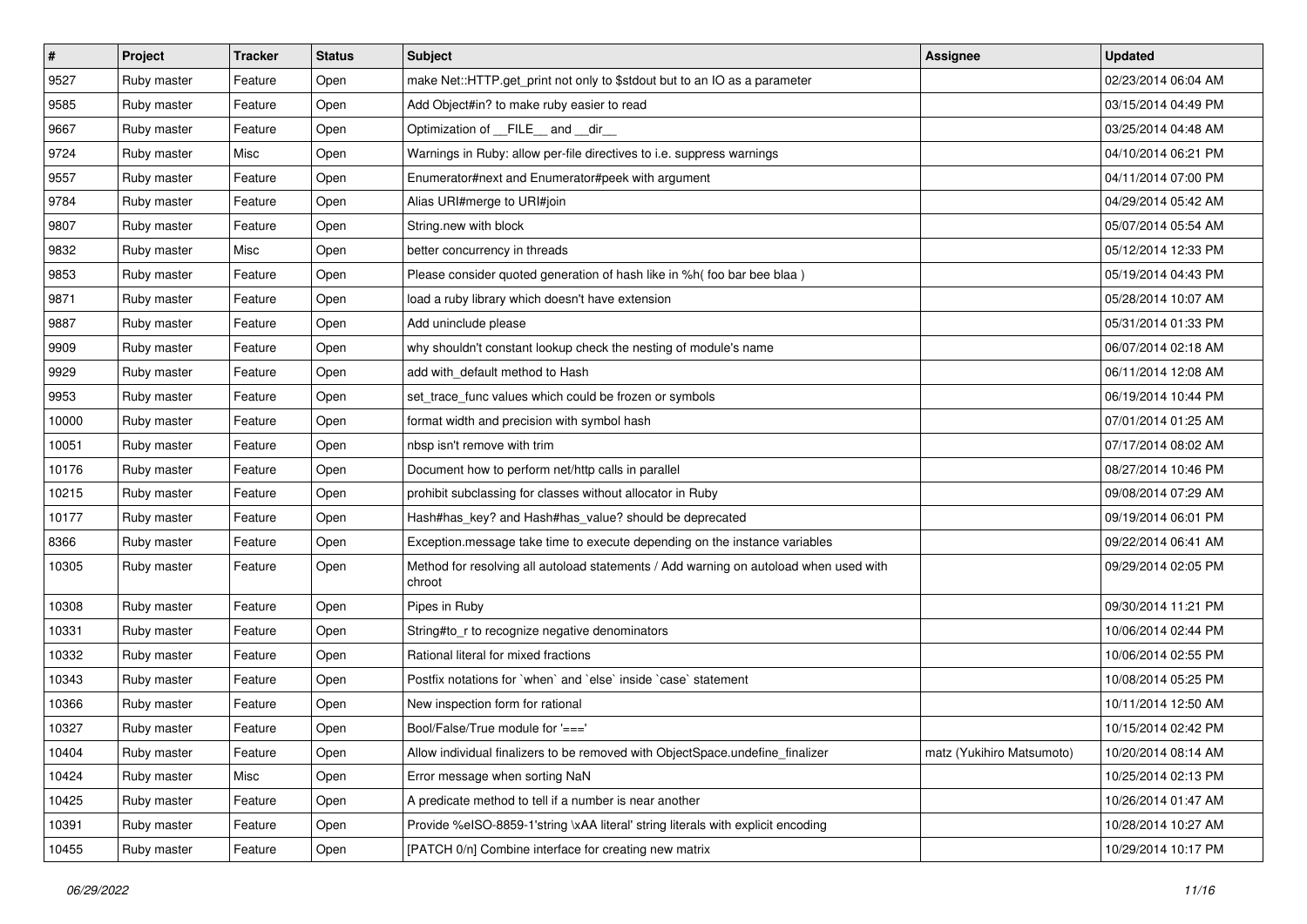| $\vert$ # | Project     | <b>Tracker</b> | <b>Status</b> | <b>Subject</b>                                                                   | <b>Assignee</b>           | <b>Updated</b>      |
|-----------|-------------|----------------|---------------|----------------------------------------------------------------------------------|---------------------------|---------------------|
| 10474     | Ruby master | Feature        | Open          | [PATCH 1/1] Refactoring math.c (Combined some macros into one macro)             |                           | 11/10/2014 10:29 PM |
| 10175     | Ruby master | Feature        | Open          | There's no reason to prefer Proc.new over Kernel#proc anymore                    |                           | 11/10/2014 11:07 PM |
| 10386     | Ruby master | Feature        | Open          | [PATCH 3/3] There is little possibility of using m_sqrt at complex.c             |                           | 11/10/2014 11:10 PM |
| 10505     | Ruby master | Feature        | Open          | [PATCH 2/n] DDDDDDDD./Object#eql? with block. (ja/en)                            |                           | 11/13/2014 05:52 PM |
| 10426     | Ruby master | Feature        | Open          | A predicate to express congruence                                                |                           | 11/14/2014 02:11 AM |
| 10513     | Ruby master | Misc           | Open          | instance_eval yields the receiver, but is documented to yield no arguments       | zzak (Zachary Scott)      | 11/14/2014 10:29 PM |
| 10552     | Ruby master | Feature        | Open          | [PATCH] Add Enumerable#frequencies and Enumerable#relative_frequencies           |                           | 11/30/2014 11:56 AM |
| 8566      | Ruby master | Feature        | Open          | [PATCH] Allow to configure additional preludes                                   |                           | 12/10/2014 01:13 PM |
| 10589     | Ruby master | Feature        | Open          | [TracePoint API] Make THREAD_{BEGIN, END} events return some context information |                           | 12/11/2014 04:27 PM |
| 10574     | Ruby master | Feature        | Open          | Add String#Ichomp and String.Ichomp!                                             | matz (Yukihiro Matsumoto) | 12/15/2014 04:34 PM |
| 10645     | Ruby master | Feature        | Open          | Consider adding support of .first to MatchData object like MatchData[0]          |                           | 12/25/2014 06:50 AM |
| 10628     | Ruby master | Misc           | Open          | Peformance of URI module                                                         | naruse (Yui NARUSE)       | 12/26/2014 04:08 PM |
| 10683     | Ruby master | Feature        | Open          | fix inconsistent behavior of Kernel.Hash()                                       |                           | 01/02/2015 06:00 AM |
| 10663     | Ruby master | Feature        | Open          | Consider adding support for String input to File. methods                        |                           | 01/05/2015 12:47 AM |
| 10701     | Ruby master | Feature        | Open          | Class: Array 2 New methods                                                       |                           | 01/08/2015 07:21 AM |
| 10729     | Ruby master | Feature        | Open          | Array method to subtract in place                                                |                           | 01/11/2015 02:29 PM |
| 10728     | Ruby master | Feature        | Open          | Warning for Fixnum#size to use RbConfig::SIZEOF['long']                          |                           | 01/11/2015 04:23 PM |
| 10770     | Ruby master | Feature        | Open          | chr and ord behavior for ill-formed byte sequences and surrogate code points     |                           | 01/22/2015 10:19 AM |
| 10255     | Ruby master | Feature        | Open          | Math.log: check domain of base argument                                          |                           | 01/27/2015 02:32 AM |
| 10726     | Ruby master | Feature        | Open          | [PATCH 4/4] * New methods: Set#power                                             |                           | 01/28/2015 07:48 AM |
| 8564      | Ruby master | Feature        | Open          | Extend Module#attr methods                                                       |                           | 02/05/2015 07:39 PM |
| 10851     | Ruby master | Feature        | Open          | Introduce Regexp#fetch                                                           |                           | 02/13/2015 11:15 AM |
| 10879     | Ruby master | Feature        | Open          | UnboundMethod#to_proc                                                            |                           | 02/21/2015 07:56 PM |
| 10869     | Ruby master | Feature        | Open          | Add support for option to pre-compile Ruby files                                 |                           | 02/23/2015 11:08 AM |
| 10882     | Ruby master | Feature        | Open          | Provide Levenshtein distance implementation as part of stdlib                    |                           | 02/26/2015 03:56 PM |
| 10927     | Ruby master | Feature        | Open          | [PATCH] Add default empty string to string replacements                          |                           | 03/04/2015 10:49 AM |
| 10863     | Ruby master | Feature        | Open          | allow protected class methods to be callable from instance methods               |                           | 04/01/2015 06:11 PM |
| 10152     | Ruby master | Feature        | Open          | String#strip doesn't remove non-breaking space                                   |                           | 04/12/2015 07:36 PM |
| 11122     | Ruby master | Feature        | Open          | exception-free non-blocking Queue/SizedQueue operations                          | matz (Yukihiro Matsumoto) | 05/06/2015 08:53 PM |
| 9725      | Ruby master | Feature        | Open          | Do not inspect NameError target object unless verbose                            |                           | 05/08/2015 02:18 AM |
| 11142     | Ruby master | <b>Bug</b>     | Open          | Command line argument parser on windows handles double quotes inconsistently.    | usa (Usaku NAKAMURA)      | 05/12/2015 04:09 PM |
| 11148     | Ruby master | Feature        | Open          | Add a way to require files, but not raise an exception when the file isn't found |                           | 05/13/2015 05:57 PM |
| 10009     | Ruby master | Bug            | Open          | IO operation is 10x slower in multi-thread environment                           | ko1 (Koichi Sasada)       | 05/21/2015 07:19 AM |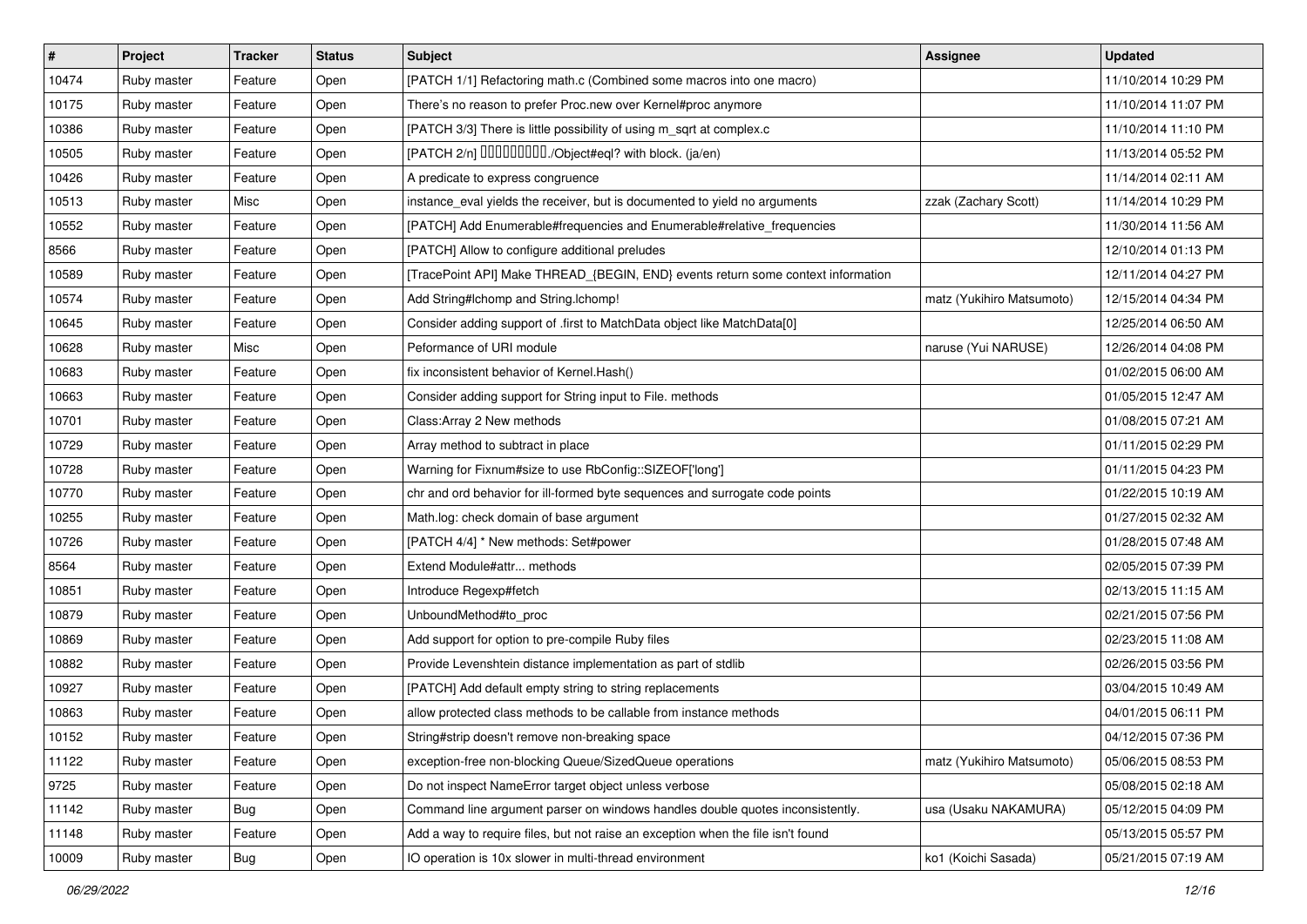| $\vert$ # | Project     | <b>Tracker</b> | <b>Status</b> | <b>Subject</b>                                                                                                                             | <b>Assignee</b>           | <b>Updated</b>      |
|-----------|-------------|----------------|---------------|--------------------------------------------------------------------------------------------------------------------------------------------|---------------------------|---------------------|
| 11177     | Ruby master | Bug            | Open          | <b>DATALEOFILILILILILI</b>                                                                                                                 |                           | 05/25/2015 03:49 AM |
| 11183     | Ruby master | Bug            | Open          |                                                                                                                                            |                           | 05/26/2015 08:32 AM |
| 10932     | Ruby master | Feature        | Open          | Enabling allocation tracing as early as possible                                                                                           | ko1 (Koichi Sasada)       | 06/13/2015 07:54 AM |
| 11292     | Ruby master | Feature        | Open          | objspace: Dump type of special consts                                                                                                      | tmm1 (Aman Karmani)       | 06/22/2015 04:22 AM |
| 11299     | Ruby master | Feature        | Open          | [PATCH] use Array instead of custom struct for generic ivars                                                                               | normalperson (Eric Wong)  | 06/24/2015 12:38 AM |
| 11305     | Ruby master | Feature        | Open          | [ipaddr] include the IP address in question within the InvalidAddressError exception<br>message                                            |                           | 06/25/2015 04:25 AM |
| 11307     | Ruby master | Feature        | Open          | exception-free non-blocking Queue#pop                                                                                                      | matz (Yukihiro Matsumoto) | 06/25/2015 11:06 PM |
| 11315     | Ruby master | Feature        | Open          | [PATCH] Add Array#^ for parity with other set-like operations.                                                                             |                           | 06/29/2015 05:05 AM |
| 10585     | Ruby master | Feature        | Open          | struct: speedup struct.attr = $v$ for first 10 attributes and struct[:attr] for big structs                                                |                           | 06/30/2015 08:18 PM |
| 11312     | Ruby master | Feature        | Open          | Add Resolv::DNS::Resource::IN::SPF                                                                                                         | akr (Akira Tanaka)        | 07/01/2015 03:26 AM |
| 11309     | Ruby master | Feature        | Open          | Iterator over string matches                                                                                                               |                           | 07/01/2015 08:35 AM |
| 11323     | Ruby master | Feature        | Open          | Documentation update on how uniq works / guarantee of order                                                                                |                           | 07/02/2015 03:34 AM |
| 9918      | Ruby master | Feature        | Open          | Exception#cause should be shown in output and #inspect                                                                                     |                           | 07/13/2015 02:32 PM |
| 11347     | Ruby master | Feature        | Open          | Errors with cause not reported properly to console                                                                                         |                           | 07/15/2015 04:39 PM |
| 11355     | Ruby master | Misc           | Open          | Exceptions inheriting from Timeout:: Error should behave the same way                                                                      |                           | 07/15/2015 04:59 PM |
| 10949     | Ruby master | Feature        | Open          | Time is WB unprotected                                                                                                                     |                           | 07/23/2015 05:55 PM |
| 11429     | Ruby master | Feature        | Open          | Local variable assignment via regex ===                                                                                                    |                           | 08/10/2015 11:26 PM |
| 11438     | Ruby master | Bug            | Open          | native thread init stack() get machine.stack start unequal to thread's stack start address,<br>x86 win32                                   | cruby-windows             | 08/13/2015 07:31 AM |
| 11390     | Ruby master | Feature        | Open          | Allow symbols starting with numbers                                                                                                        | matz (Yukihiro Matsumoto) | 08/14/2015 05:23 AM |
| 11446     | Ruby master | Feature        | Open          | Possible work around for the requirement to supplying arguments like this: .map(&:method,<br><arguments>)</arguments>                      |                           | 08/14/2015 04:40 PM |
| 11475     | Ruby master | Feature        | Open          | <b>AST</b> transforms                                                                                                                      |                           | 08/21/2015 11:14 AM |
| 8437      | Ruby master | Feature        | Open          | custom operators, unicode                                                                                                                  |                           | 08/30/2015 03:05 AM |
| 11507     | Ruby master | Feature        | Open          | Net::HTTP should use TCP_CORK or TCP_NOPUSH to avoid fragmenting packets                                                                   |                           | 09/04/2015 09:47 AM |
| 10179     | Ruby master | Feature        | Open          | Net::HTTP::Get.new("https://google.com").basic_auth(user_name, password) should throw<br>exception stating the need to set use_ssl to true |                           | 09/13/2015 03:25 AM |
| 9613      | Ruby master | Feature        | Open          | Warn about unsafe ossl ciphers                                                                                                             |                           | 09/13/2015 03:27 AM |
| 10519     | Ruby master | Feature        | Open          | <b>TLS Renegotiation</b>                                                                                                                   |                           | 09/13/2015 03:29 AM |
| 11518     | Ruby master | Feature        | Open          | Queue enhancement - promote! and promote_all!                                                                                              | matz (Yukihiro Matsumoto) | 09/17/2015 08:40 PM |
| 11517     | Ruby master | Feature        | Open          | Queue enhancement - conditional pop                                                                                                        | matz (Yukihiro Matsumoto) | 09/17/2015 09:02 PM |
| 11514     | Ruby master | Bug            | Open          | AIX6.1 - Ruby 2.2.3 - Segmentation fault in :byteslice                                                                                     |                           | 09/18/2015 07:39 AM |
| 11570     | Ruby master | Misc           | Open          | Clarify autoload chaining behavior                                                                                                         |                           | 10/06/2015 04:52 PM |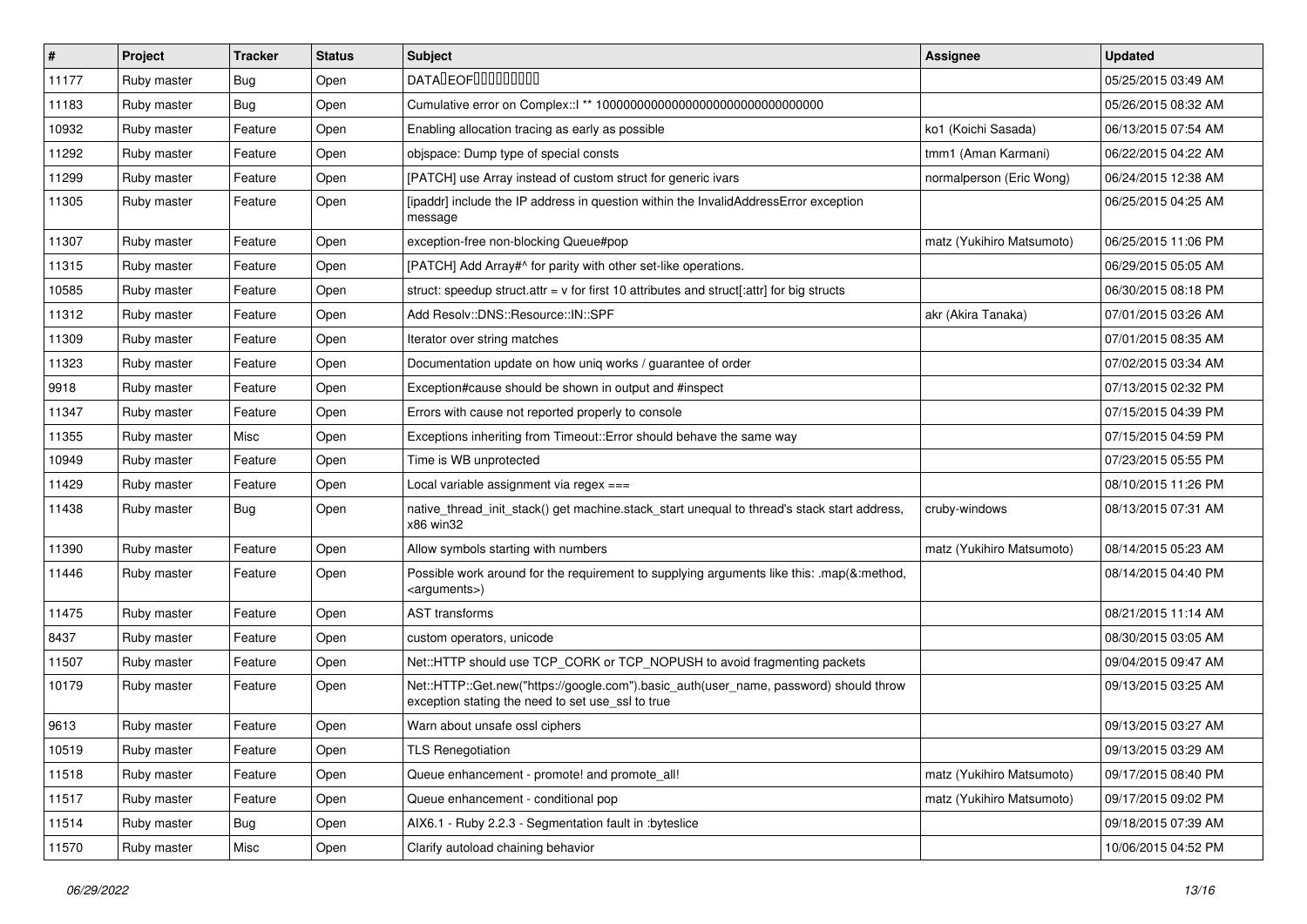| $\vert$ # | Project     | <b>Tracker</b> | <b>Status</b> | <b>Subject</b>                                                                                                                     | Assignee                  | <b>Updated</b>      |
|-----------|-------------|----------------|---------------|------------------------------------------------------------------------------------------------------------------------------------|---------------------------|---------------------|
| 10541     | Ruby master | Misc           | Open          | Remove shorthand string interpolation syntax                                                                                       | matz (Yukihiro Matsumoto) | 10/08/2015 05:44 PM |
| 11577     | Ruby master | Feature        | Open          | Add encodeURIComponent compatible API for URI                                                                                      |                           | 10/09/2015 01:40 PM |
| 11583     | Ruby master | Feature        | Open          | Add File#unlink                                                                                                                    |                           | 10/12/2015 05:40 AM |
| 11582     | Ruby master | Bug            | Open          | On Solaris, Rational#** returns -Infinity for Rational(0) when passed a negative Float                                             |                           | 10/13/2015 03:12 AM |
| 11597     | Ruby master | Feature        | Open          | Add Linux-specific setfsuid(2)/setfsgid(2)                                                                                         |                           | 10/15/2015 10:08 PM |
| 11415     | Ruby master | Feature        | Open          | autoload with a Proc                                                                                                               |                           | 10/21/2015 08:38 PM |
| 11295     | Ruby master | Misc           | Open          | Request for comments about error messages                                                                                          |                           | 10/22/2015 09:12 AM |
| 10181     | Ruby master | Feature        | Open          | New method File.openat()                                                                                                           |                           | 10/22/2015 12:12 PM |
| 11629     | Ruby master | Feature        | Open          | Implement Enhanced Mail System Status Codes (rfc1893)                                                                              |                           | 10/28/2015 10:38 AM |
| 11634     | Ruby master | Feature        | Open          | [PATCH] variable.c (rb_global_tbl): convert to id_table                                                                            |                           | 10/29/2015 08:11 PM |
| 11670     | Ruby master | Feature        | Open          | Show warning to make nested def obsolete                                                                                           | nobu (Nobuyoshi Nakada)   | 11/09/2015 07:40 AM |
| 10983     | Ruby master | Misc           | Open          | Why blocks make Ruby methods 439% slower?                                                                                          |                           | 11/10/2015 06:21 AM |
| 11694     | Ruby master | Feature        | Open          | Numeric#nonpositive?, nonnegative?                                                                                                 |                           | 11/16/2015 12:56 AM |
| 11700     | Ruby master | Feature        | Open          | positive flags for reverse lookup to socket                                                                                        |                           | 11/17/2015 02:48 AM |
| 11710     | Ruby master | Feature        | Open          | [PATCH] Replace Set#merge with Set#merge! and make Set#merge non-mutating.                                                         | knu (Akinori MUSHA)       | 11/18/2015 07:28 PM |
| 11723     | Ruby master | Feature        | Open          | CGI library should give access to raw request body                                                                                 |                           | 11/20/2015 07:06 PM |
| 11630     | Ruby master | Feature        | Open          | possibility to serialize Proc or Lambda                                                                                            |                           | 11/23/2015 01:34 PM |
| 11599     | Ruby master | Feature        | Open          | Dump entries of hash in ObjectSpace                                                                                                | tmm1 (Aman Karmani)       | 11/24/2015 05:52 PM |
| 11588     | Ruby master | Feature        | Open          | Implement structured warnings                                                                                                      |                           | 12/06/2015 08:48 PM |
| 11786     | Ruby master | Feature        | Open          | [PATCH] micro-optimize case dispatch even harder                                                                                   |                           | 12/09/2015 09:58 AM |
| 11781     | Ruby master | Feature        | Open          | Would it be possible to alias .prepend() towards .unshift() for class Array by default?                                            |                           | 12/09/2015 12:46 PM |
| 11796     | Ruby master | Feature        | Open          | [PATCH] Refactor reduce call get_stat()                                                                                            |                           | 12/09/2015 02:33 PM |
| 11690     | Ruby master | Feature        | Open          | Update Hash during multiple assignment                                                                                             |                           | 12/10/2015 12:26 PM |
| 8544      | Ruby master | Feature        | Open          | OpenURI should open 'file://' URIs                                                                                                 |                           | 12/12/2015 04:30 PM |
| 11817     | Ruby master | Feature        | Open          | map.parallel                                                                                                                       |                           | 12/15/2015 04:28 AM |
| 10251     | Ruby master | Feature        | Open          | URI: Support wildcards (globbing) in no_proxy                                                                                      |                           | 12/16/2015 05:22 AM |
| 10168     | Ruby master | Feature        | Open          | Native Object#inspect method should single quote strings that don't need to be double<br>quoted                                    |                           | 01/01/2016 08:27 PM |
| 11939     | Ruby master | Feature        | Open          | Syntax sugar to apply a method replace a variable                                                                                  |                           | 01/04/2016 09:49 AM |
| 11987     | Ruby master | Feature        | Open          | daemons can't show the backtrace of rb bug                                                                                         |                           | 01/13/2016 10:58 AM |
| 11550     | Ruby master | Feature        | Open          | Current behaviour of super() is dangerous in the presence of more than one included<br>modules.                                    |                           | 01/20/2016 08:44 AM |
| 10312     | Ruby master | Misc           | Open          | Give people more control over how the ruby parser sees code and lexical code elements<br>(valid/invalid - toggle options) + macros |                           | 01/20/2016 05:14 PM |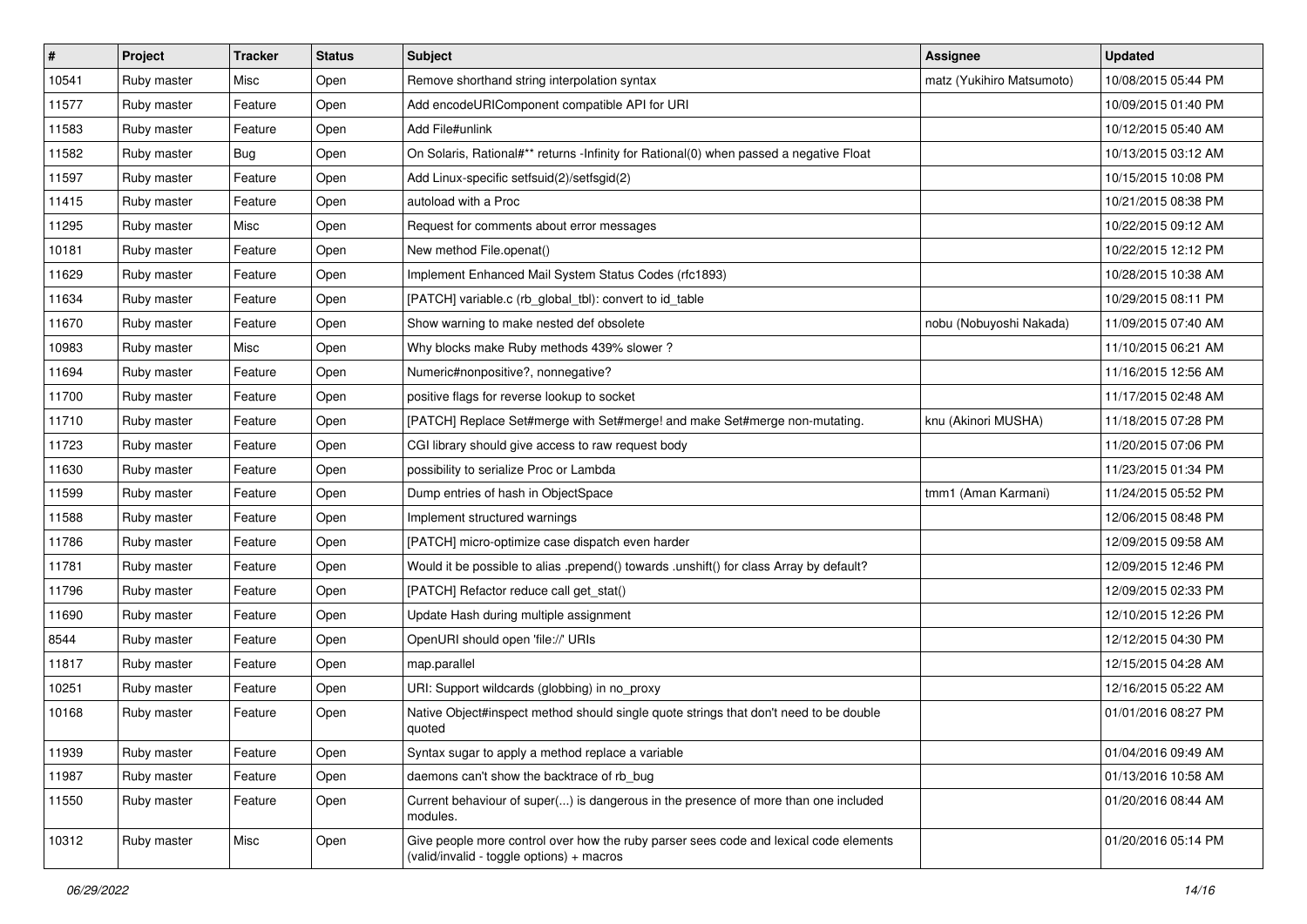| $\sharp$ | Project     | <b>Tracker</b> | <b>Status</b> | Subject                                                                                         | <b>Assignee</b>           | <b>Updated</b>      |
|----------|-------------|----------------|---------------|-------------------------------------------------------------------------------------------------|---------------------------|---------------------|
| 12006    | Ruby master | Feature        | Open          | return IO object from IO#print, IO#puts, IO#close_read, IO#close_write,                         |                           | 01/21/2016 12:42 PM |
| 11100    | Ruby master | Feature        | Open          | Permit multiple captures with String[Regexp, ]                                                  |                           | 01/24/2016 08:42 AM |
| 12017    | Ruby master | Feature        | Open          | [PATCH] dedupe string keys from Marshal.load                                                    |                           | 01/25/2016 09:02 AM |
| 11181    | Ruby master | Feature        | Open          | Add a line directive to Ruby                                                                    | matz (Yukihiro Matsumoto) | 01/26/2016 02:04 AM |
| 12023    | Ruby master | Feature        | Open          | Allow ivars to be used as method arguments                                                      |                           | 01/27/2016 09:58 AM |
| 10658    | Ruby master | Feature        | Open          | ThreadGroup local variables                                                                     |                           | 01/28/2016 07:20 AM |
| 11917    | Ruby master | Feature        | Open          | Add Range#length as an alias for size                                                           |                           | 01/30/2016 07:01 AM |
| 12059    | Ruby master | Feature        | Open          | `Array#single?`, `Hash#single?`                                                                 |                           | 02/10/2016 04:02 AM |
| 12041    | Ruby master | Feature        | Open          | Change the initializer of NameError to take a receiver as the third argument                    |                           | 02/12/2016 05:37 AM |
| 12064    | Ruby master | Feature        | Open          | Make creation of enc/unicode/casefold.h automatic again                                         | nobu (Nobuyoshi Nakada)   | 02/12/2016 06:13 AM |
| 10793    | Ruby master | Feature        | Open          | Infrastructure/Release-Management: Sign releases                                                |                           | 02/12/2016 09:20 PM |
| 12034    | Ruby master | Feature        | Open          | RegExp does not respect file encoding directive                                                 |                           | 02/13/2016 06:41 PM |
| 12083    | Ruby master | Feature        | Open          | \$_ and \$~ by Binding#local_variable_{get,set}                                                 |                           | 02/18/2016 04:35 AM |
| 11361    | Ruby master | Feature        | Open          | proposal for easy method to nil-guard for generated variable name.                              |                           | 02/21/2016 12:01 PM |
| 12114    | Ruby master | Feature        | Open          | $$VERBOSE = true is being ignored$                                                              |                           | 02/26/2016 02:00 PM |
| 12113    | Ruby master | Feature        | Open          | Global method inside Delegator causes NameError                                                 |                           | 03/01/2016 01:58 AM |
| 12110    | Ruby master | Feature        | Open          | Create a method to avoid vacuous truth?                                                         |                           | 03/12/2016 08:01 AM |
| 12165    | Ruby master | Feature        | Open          | Hash#first, Hash#last                                                                           |                           | 03/12/2016 10:55 AM |
| 12141    | Ruby master | Feature        | Open          | send and __send_                                                                                |                           | 03/14/2016 01:32 AM |
| 12129    | Ruby master | Feature        | Open          | syntactic sugar for dynamic method dispatch<br>'object_expression:method_name_expression(1, 2)' |                           | 03/14/2016 01:35 AM |
| 12134    | Ruby master | Feature        | Open          | Comparison between 'true' and 'false'                                                           |                           | 03/15/2016 12:41 PM |
| 12173    | Ruby master | Feature        | Open          | Time#till_now`                                                                                  |                           | 03/16/2016 10:19 AM |
| 12094    | Ruby master | Feature        | Open          | parameterized property assignment: $o.prop(arg) = 1$                                            |                           | 03/17/2016 07:05 AM |
| 12116    | Ruby master | Feature        | Open          | Fixnum#divmod`, `Bignum#divmod` with multiple arguments                                         |                           | 03/21/2016 02:00 PM |
| 12214    | Ruby master | Feature        | Open          | Inconsistent behaviour and lack of warnings/errors when referencing duplicated _variables       |                           | 03/24/2016 04:58 PM |
| 12211    | Ruby master | Feature        | Open          | introduce Date#first of month and Date#last of month                                            |                           | 03/26/2016 12:58 AM |
| 12247    | Ruby master | Feature        | Open          | accept multiple arguments at Array#delete                                                       |                           | 04/04/2016 10:16 PM |
| 12262    | Ruby master | Feature        | Open          | Anti-loop                                                                                       |                           | 04/09/2016 05:30 AM |
| 12272    | Ruby master | Feature        | Open          | Accepting HTML entity name in string literal                                                    |                           | 04/13/2016 05:16 AM |
| 12277    | Ruby master | Misc           | Open          | Coding rule: colum number                                                                       |                           | 04/13/2016 06:32 PM |
| 12179    | Ruby master | <b>Bug</b>     | Open          | Build failure due to VPATH expansion                                                            |                           | 04/14/2016 01:55 AM |
| 12080    | Ruby master | Feature        | Open          | Enumerable#first, Array#last with block                                                         |                           | 04/20/2016 03:51 AM |